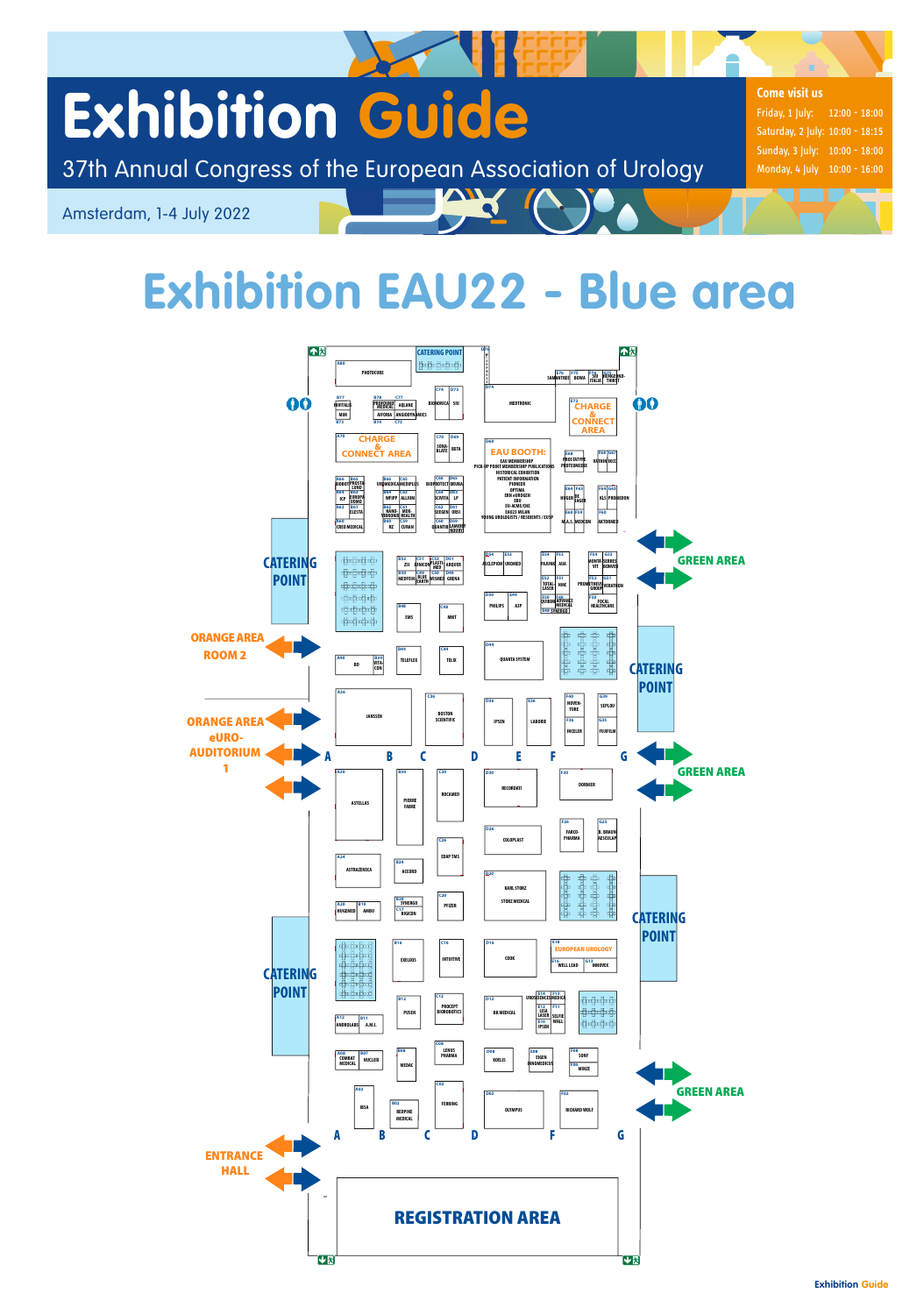## **Alphabetical List of Exhibitors**

| Δ                                          |             |
|--------------------------------------------|-------------|
| A.M.I. AGENCY FOR MEDICAL INNOVATIONS GMBH | <b>B</b> 11 |
| A3P BIOMEDICAL                             | E49         |
| <b>ACCORD HEAITHCARE</b>                   | B24         |
| ADVANCE MEDICAL DESIGNS, INC.              | F49         |
| AIFORIA TECHNOLOGIES LTD                   | B74         |
| AKTORMED GMBH ROBOTIC SURGERY              | F60         |
| ALLIUM LTD.                                | C63         |
| AMBU A/S                                   | <b>B19</b>  |
| AMERICAN UROLOGICAL ASSOCIATION (AUA)      | F53         |
| ANDROLABS                                  | A12         |
| ANGIODYNAMICS                              | C73         |
| AQLANE MEDICAL BV                          | C77         |
| ARQUER DIAGNOSTICS LTD                     | D51         |
| ASCLEPION LASER TECHNOLOGIES GMBH          | D54         |
| ASTELLAS PHARMA LTD.                       | A30         |
| ASTRAZENECA                                | A24         |

#### **B**

| <b>B. BRAUN AESCULAP AG</b>    | G25             |
|--------------------------------|-----------------|
| ВD                             | A40             |
| <b>BIOBOT SURGICAL PTE LTD</b> | A66             |
| <b>BIONORICA SE</b>            | C74             |
| <b>BIOPROTECT</b>              | C <sub>66</sub> |
| <b>BK MEDICAL</b>              | D <sub>12</sub> |
| <b>BLUE EARTH DIAGNOSTICS</b>  | C <sub>49</sub> |
| <b>BONVISI AB</b>              | G53             |
| <b>BOSTON SCIENTIFIC</b>       | C <sub>36</sub> |
| <b>BOWA MEDICAL</b>            | F <sub>75</sub> |
| <b>BXTA</b>                    | D69             |

#### **C**

| CHARGE & CONNECT AREA   | A70 & E72       |
|-------------------------|-----------------|
| COLOPLAST               | D <sub>26</sub> |
| COMBAT MEDICAL LTD      | Ao8             |
| COOK MEDICAL            | D <sub>16</sub> |
| CREO MEDICAL SL         | A60             |
| <b>CURAN MEDICAL BV</b> | C59             |

#### **D**

| DE JAGER GMBH & CO KG       | F63 |
|-----------------------------|-----|
| DORNIER MEDTECH EUROPE GMBH |     |

### **E**

| EAU                              | D60              |
|----------------------------------|------------------|
| EAU HISTORICAL EXHIBITION        | D60              |
| EAU PATIENT INFORMATION          | D60              |
| EAU23 MILAN                      | D60              |
| <b>EDAP TMS</b>                  | C <sub>26</sub>  |
| EIGEN HEALTH PLUS INNOMEDICUS    | Eo8              |
| ELESTA S.R.L.                    | <b>B61</b>       |
| EMS ELECTRO MEDICAL SYSTEMS S.A. | B48              |
| <b>FRN eUROGEN</b>               | D60              |
| EUROPA UOMO                      | B63              |
| EUROPEAN ASSOCIATION OF UROLOGY  | D60              |
| EUROPEAN BOARD OF UROLOGY        | D60              |
| EUROPEAN UROLOGY                 | E <sub>1</sub> 8 |
| EXELIXIS, INC                    | <b>B16</b>       |

| FARCO-PHARMA GMBH               | F26             |
|---------------------------------|-----------------|
| FERRING INTERNATIONAL CENTER SA | C <sub>02</sub> |
| FOCAL HEALTHCARE INC.           | F50             |
| FUJIFILM HEALTHCARE EUROPE      | G35             |

| <b>GRENA ITD</b>                               | D49 |
|------------------------------------------------|-----|
| GUANGZHOU RED PINE MEDICAL INSTRUMENT CO., LTD | Bo2 |

#### **H**

| HMC GROUP                               | F51 |
|-----------------------------------------|-----|
| HUGER MEDICAL INSTRUMENT COLTD          | E64 |
| HUNAN VATHIN MEDICAL INSTRUMENT CO.LTD. | F68 |
| HUNGERNDTHIRST FOUNDATION               | G75 |

#### **I**

| <b>IBSA INSTITUT BIOCHIMIQUE SA</b>          | A02             |
|----------------------------------------------|-----------------|
| IC PATIENTENVERENIGING                       | A64             |
| INCELER MEDIKAL LTD. STİ.                    | F36             |
| <b>INNOVEX</b>                               | G13             |
| INTERNATIONAL KIDNEY CANCER COALITION (IKCC) | G67             |
| <b>INTUITIVE</b>                             | C <sub>16</sub> |
| <b>INVITALIS</b>                             | <b>B77</b>      |
| <b>IPSEN PHARMA</b>                          | D36 & E10       |

#### **J**

| <b>JANSSEN EMEA</b>                      | A36 |
|------------------------------------------|-----|
| JUNIPER CONSULTING GROUP, INC. (JUNICON) | C51 |

#### **K**

| KARL STORZ SE & CO. KG  | D <sub>20</sub> |
|-------------------------|-----------------|
| <b>KLS MARTIN GROUP</b> | F64             |
| <b>KOELIS</b>           | Do8             |

#### **L**

| LABORIE MEDICAL TECHNOLOGIES EUROPE B.V. | E36             |
|------------------------------------------|-----------------|
| LAMIDEY NOURY MEDICAL                    | D59             |
| LENUS PHARMA                             | C <sub>08</sub> |
| LISA LASER PRODUCTS GMBH                 | F <sub>12</sub> |
| LP SURGICAL FIBERS                       | D63             |

#### **M**

| M.A.S. MEDICAL S.R.L.         | E60             |
|-------------------------------|-----------------|
| <b>MDXHEALTH</b>              | C61             |
| <b>MEDAC GMBH</b>             | <b>Bo8</b>      |
| MEDCOM GMBH                   | F <sub>59</sub> |
| <b>MEDFEIN GMBH</b>           | <b>B50</b>      |
| MEDICA S.P.A.                 | F <sub>13</sub> |
| <b>MEDIPLUS LIMITED</b>       | C65             |
| MEDKONSULT MEDICAL TECHNOLOGY | C <sub>48</sub> |
| <b>MEDTRONIC</b>              | D74             |
| MIM SOFTWARE INC.             | B73             |
| <b>MINZE HEALTH</b>           | Fo <sub>6</sub> |
| <b>MONTAVIT</b>               | F54             |
|                               |                 |

#### **N**

| NANOVIBRONIX    | <b>B62</b> |
|-----------------|------------|
| NOVENTURE, S.L. | F40        |
| NUCLEIX LTD.    | B07        |
|                 |            |

### **P**

**O** 

| OLYMPUS EUROPA SE & CO. KG | Do2 |
|----------------------------|-----|
| <b>OPTIMA</b>              | D60 |
| ORSI ACADEMY               | D61 |
| ORUBA MEDICAL TECHNOLOGY   | D65 |

| PAJUNK GMBH MEDIZINTECHNOLOGIE     | E54             |
|------------------------------------|-----------------|
| PFIZER ONCOLOGY                    | C <sub>20</sub> |
| PHILIPS                            | D50             |
| PHOTOCURE ASA                      | A80             |
| PIFRRF FABRF                       | B30             |
| PIONEER                            | D60             |
| PLASTI-MED PLASTIK MEDIKAL URUNLER | C <sub>52</sub> |
| PROCEPT BIOROBOTICS                | C <sub>12</sub> |
| PROFOUND MEDICAL                   | <b>B78</b>      |
| PROMEDON GMBH                      | G63             |
| PROSTALUND AB                      | B65             |
| PROSTATYPE GENOMICS AB             | E68             |
| <b>PROTEOMEDIX</b>                 | E68             |
|                                    |                 |

#### **Q**

| QUANTA SYSTEM SPA | D44 |
|-------------------|-----|
| <b>QUANTIB BV</b> | C60 |
| <b>QUIBIM S.L</b> | E50 |
|                   |     |

#### **R**

| RECORDATI S.P.A.       | D30             |
|------------------------|-----------------|
| RICHARD WOLF GMBH      | Fo <sub>2</sub> |
| RIGICON                | C <sub>17</sub> |
| ROCAMED                | C30             |
| RZ-MEDIZINTECHNIK GMBH | <b>B60</b>      |

#### **S**

| SAMANTREE MEDICAL SA                               | E76                               |
|----------------------------------------------------|-----------------------------------|
| SCIVITA MEDICAL TECHNOLOGY CO., LTD.               | C64                               |
| <b>SELFIE WALL</b>                                 | F <sub>11</sub>                   |
| SEPLOU. INC.                                       | G39                               |
| <b>SERRES OY</b>                                   | G53                               |
| SHANGHAI SEEGEN PHOTOELECTRIC TECHNOLOGY CO., LTD. | C62                               |
| SHENZHEN HUGEMED TECHNICAL DEVELOPMENT CO., LTD    | A20                               |
| SIU - SOCIETÀ ITALIANA DI UROLOGIA                 | F76                               |
| SOCIÉTÉ INTERNATIONAL D'UROLOGIE                   | D73                               |
| SONABLATE CORP.                                    | C70                               |
| <b>SONY HEALTHCARE</b>                             | Fo8                               |
| STORZ MEDICAL AG                                   | D20                               |
| SYNERGO MEDICAL ENTERPRISES EUROPE                 | B <sub>20</sub> & E <sub>48</sub> |
|                                                    |                                   |

#### **T**

| TEI FFI EX                | B44 |
|---------------------------|-----|
| TELIX PHARMACEUTICALS     | C44 |
| THE PROMETHEUS GROUP      | F52 |
| TOTAL-LASER SOLUTION GMBH | E52 |

#### **U**

| UROMED KURT DREWS KG |            |
|----------------------|------------|
| UROMEDICA INC.       | <b>B66</b> |
| UROSCIENCES B.V.     |            |

#### **V**

| VERATHON | G E 1<br>בכ<br>u |
|----------|------------------|
| VITACON  | D <sub>2</sub>   |
|          |                  |

| W                                            |                 |
|----------------------------------------------|-----------------|
| WELL LEAD MEDICAL CO., LTD                   | E <sub>16</sub> |
| WISEPRESS ITD.                               | D76             |
| WISMED CC                                    | C50             |
| WORLD FEDERATION FOR INCONTINENCE AND PEIVIC |                 |
| PROBLEMS (WFIPP)                             | B64             |

| ZHUHAI PUSEN MEDICAL TECHNOLOGY CO LTD. | R12 |
|-----------------------------------------|-----|
| ZSI - ZEPHYR SURGICAL IMPLANTS          | B52 |

#### **EXHIBITOR BOOTH NR. EXHIBITOR BOOTH NR. EXHIBITOR BOOTH NR.**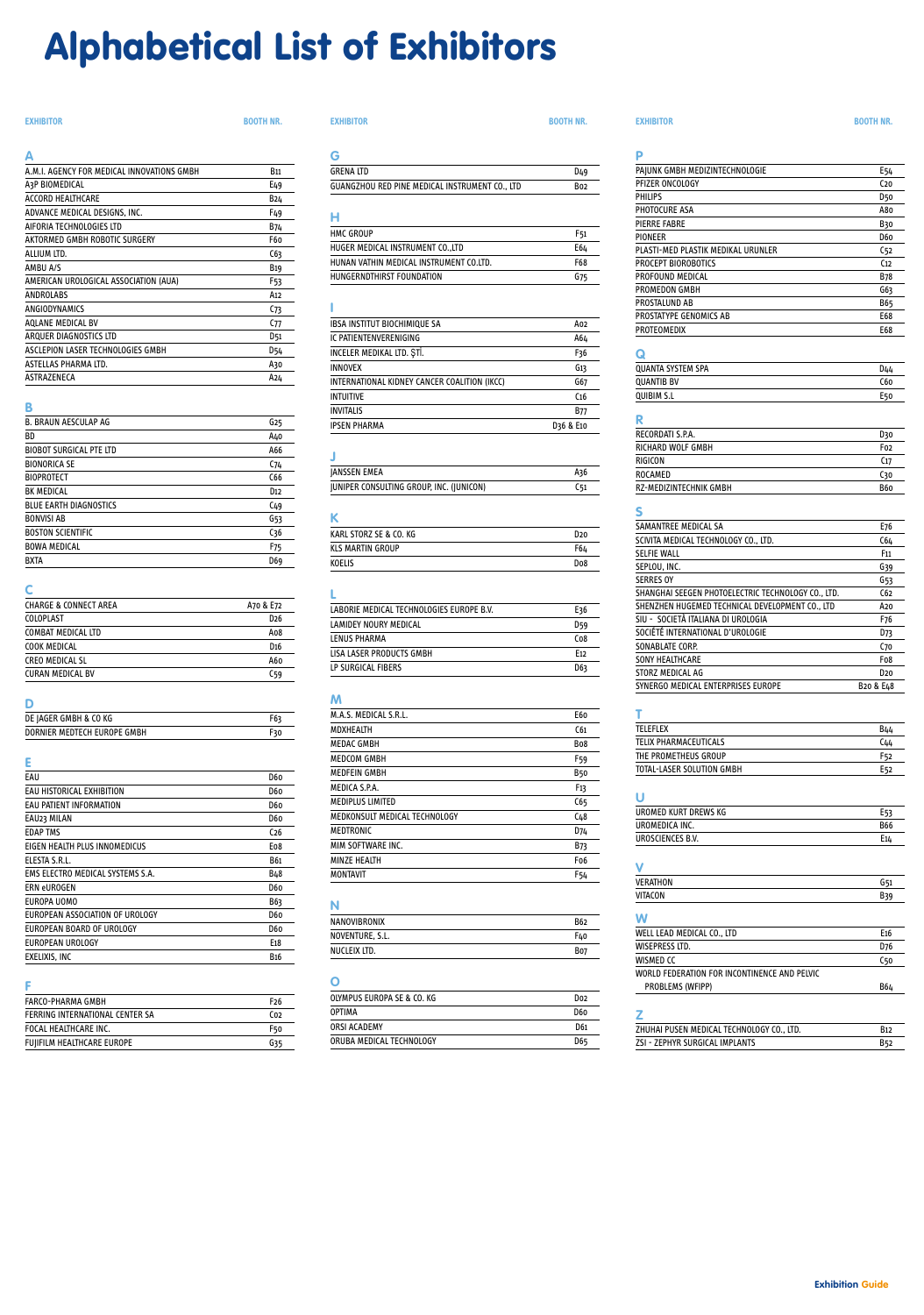#### **A.M.I. AGENCY FOR MEDICAL INNOVATIONS GMBH**

| Im Letten 1, 6800 Feldkirch, Austria |                          |  |  |
|--------------------------------------|--------------------------|--|--|
| Т                                    | $: +43522905050$         |  |  |
| W                                    | : https://www.ami.at/en/ |  |  |
| F                                    | : info@ami.at            |  |  |
| Booth nr.                            | : B11                    |  |  |

A.M.I. is a European medical technology manufacturer which develops, produces and distributes medical products in the fields of Urology, Urogynecology and Coloproctology.

We are happy to present our solutions for male and female stress urinary incontinence. Designed for transobturatic implantation, ATOMS combines a minimally invasive and low-risk method with the option of easy pressure adjustment in incontinent males. A.M.I. offers a wide portfolio for treating Stress Urinary Incontinence (SUI) and Pelvic Organ Prolapse (POP) with both transabdominal and transvaginal approach.

W : www.accord-healthcare.com Booth nr. : B24

#### **A3P BIOMEDICAL**

| Kungsgatan 24, 111 35 Stockholm, Sweden |  |  |  |
|-----------------------------------------|--|--|--|

| т         | $: +46101823300$     |
|-----------|----------------------|
| W         | : http://www.a3p.com |
| E.        | $:$ info@a3p.com     |
| Booth nr. | : E49                |

Stockholm3 - the future of prostate cancer diagnostics A3P Biomedical is a Swedish prostate cancer diagnostics company. A3P's main product is Stockholm3, a clinically and commercially validated blood test for early detection of aggressive prostate cancer. Stockholm3 calculates the risk of aggressive prostate cancer by combining information from protein, genetic and clinical markers in a proprietary algorithm. Stockholm3 finds 100% more aggressive prostate cancers and reduce unnecessary biopsies by 50% compared to current clinical practice with PSA. More than 75,000 men have been included in clinical trials.

### **ACCORD HEALTHCARE**

Headquartered in the United Kingdom, Accord Healthcare is one of the fastest growing pharmaceutical companies in Europe. Our approach is agile and inventive, always seeking to improve our products and patients' access to them. We're driven to think differently and deliver more for the benefit of patients worldwide.

#### **ADVANCE MEDICAL DESIGNS, INC.**

1241 Atlanta Idustrial Drive, 30066 Marietta, United States of America

| т         | $: +1(800)221-3679$                     |
|-----------|-----------------------------------------|
| W         | : https://www.advancemedicaldesigns.com |
|           | : annaginnity@advmeddes.com             |
| Booth nr. | : F49                                   |

2 Ha-Eshel Str. P.O. Box 3081, 3079501 Caesarea Industrial Park (South), Israel W : https://www.allium-medical.com/ Booth nr. : C63

Advance Medical Designs, Inc. offers a family of SureFire Transperineal Guides. The Free-Hand TP technique is emerging as the Standard of Care. We designed multiple models of the SureFire device as a custom solution for many Biplane probes. All with a migration-free clamp. Visit us at Booth #F49 for a demonstration.

#### **AIFORIA TECHNOLOGIES LTD**

Aiforia Technologies Oyj, Biomedicum 2 U, Tukholmankatu 8, FI-00290 Helsinki, Finland

|           | : +358 20 734 9130         |
|-----------|----------------------------|
| W         | : https://www.aiforia.com/ |
| E.        | : contact@aiforia.com      |
| Booth nr. | : B74                      |

Aiforia equips pathologists and scientists in preclinical and clinical labs with powerful deep learning artificial intelligence software for translating images into discoveries, decisions, and diagnoses. The cloud based Aiforia products and services aim to escalate the efficiency and precision of medical image analysis beyond current capabilities, across a variety of fields from oncology to neuroscience and more.

#### **AKTORMED GMBH ROBOTIC SURGERY**

Neugablonzer Straße 13, 93073 Neutraubling, Germany

| т         | $: +4994019320110$        |
|-----------|---------------------------|
| W         | : http://www.aktormed.com |
| F         | : sales@aktormed.com      |
| Booth nr. | : F60                     |

ROBOTIC SURGERY is a new concept in medical device engineering of systems used in the operating theatre. AKTORmed™ ROBOTIC SURGERY has the objective to develop, manufacture and distribute innovative mechatronic assistance systems for minimally-invasive interventions. Our assistance systems are not designed to replace the surgeon, rather they are there to assist him/ her and facilitate the challenging task in question. AKTORmed™ ROBOTIC SURGERY was founded in May 2005 and has a wealth of experience in the development of patient positioning, robotics, sensor and actuator devices. Continuous product development in the field of robotic assistance systems is a permanent challenge for us. SOLOASSIST II - Robotic camera control The SOLOASSIST II of AKTORmed is a robotic assistance system for holding an endoscopic camera during minimally invasive procedures providing a stable and shake-free image, which maximizes the quality of the operation.

> North East Business And Innovation Centre, SR5 2TA Sunderland, United Kingdom W : https://arquerdx.com/ Booth nr. : D51

#### **ALLIUM LTD.**

- W : http://www.jenasurgical.com/en/
- E : marketing@jenasurgical.com

Booth nr. : D54

Allium Ltd, develops, manufactures and sells innovative long-term, fully covered, expandable and retrievable stents for the treatment of the various obstructions in the urinary tract. Allium's unique stent solutions are providing a minimally invasive, reversible alternative solution compared to the common practice of surgery or short time solutions. With the vast global experience and usage, Allium is paving the way for patients care.

> Bourne Business Park, 300 Dashwood Lang Road, KT15 2NX Addlestone, Surrey, United Kingdom W · https://www.astellas.com/

#### **AMBU A/S**

Baltorpbakken 13, 2750 Ballerup, Denmark W : http://ambu.com Booth nr. : B19

> W : https://www.astrazeneca.com/ Booth nr.  $: A24$

Booth nr. : C74

Ambu is the most innovative single-use endoscope company in the world. We launched the world's first single-use flexible bronchoscope in 2009, and in 2021, we delivered over 1.5 million single-use endoscopes, which is more than all other single-use endoscopy companies combined. We now provide single-use endoscopes across clinical areas, including urology, where we offer the Ambu® aScope™ 4 Cysto solution, and we will be releasing more quality single-use endoscopy solutions for urology in this year.

#### **AMERICAN UROLOGICAL ASSOCIATION (AUA)**

1000 Corporate Blvd, 21090 Linthicum, United States of America

Am Aesculap-Platz, 78532 Tuttlingen, Germany W : http://www.bbraun.com Booth nr. : G25

| T         | $: +1410-689-3933$        |
|-----------|---------------------------|
| W         | : https://www.AUAnet.org/ |
| F         | : membership@AUAnet.org   |
| Booth nr. | : F53                     |

The American Urological Association (AUA) is a global organization with more than 23,000 members spanning over 100 countries around the world. Our mission is to promote the highest standards of urological clinical care through education, research and the formulation of health care policy.

Forest House, Tilgate Forest Business Park, Brighton Road, RH11 9BP Crawley, United Kingdom W : https://www.bd.com/ Booth nr. : A40

AUA members enjoy subscriptions to The Journal of Urology®, access to AUAUniversity (the largest online repository of urologic education), discounts on products and resources, and more. Join during the EAU meeting and receive 6 months membership free. Stop by Booth F53 to learn more.

#### **ANDROLABS**

Floor 4, 1 Duchess Street, W1W 6AN London, United Kingdom

W : https://www.andro-labs.com

E : info@andro-labs.com Booth nr. : A12

Androlabs is the first global pharmaceutical company solely to focus on men's health, for which Testavan® (2% transdermal testosterone gel) and Vitaros® (alprostadil cream) are the cornerstone products. Testavan® is a gel testosterone replacement therapy offering reduced transference risk with the use of a unique hands-free applicator. Vitaros® is the only topical cream that treats erectile dysfunction. We have ambitions to expand our portfolio to better support and empower men, especially regarding health issues which may otherwise be underdiagnosed and under-treated. We are looking forward to discussing with all those who are interested in improving outcomes for men.

Booth nr. : A30

#### **ANGIODYNAMICS NETHERLANDS B.V.**

Haaksbergweg 75 (Margriettoren), 1101 BR Amsterdam Z-O, The Netherlands

|           | : +31 20 753 2949                |
|-----------|----------------------------------|
| W         | : https://www.angiodynamics.com/ |
| Booth nr. | : ር73                            |

AngioDynamics, with its disruptive and innovative medical devices, addresses unmet patient needs by elevating the standard of care for chronic and acute disease states in vascular, peripheral vascular, and oncology medicine. Our devices provide healthcare professionals around the world with the vital tools they need to deliver high-quality patient care and improve patient outcomes.

#### **AQLANE MEDICAL BV**

Sprendlingenstraat 50, 5061 KN Oisterwijk, The Netherlands

|           | $: +31307602610$           |
|-----------|----------------------------|
| w         | : http://www.urolon.com    |
| F         | $:$ info@aglanemedical.com |
| Booth nr. | : C77                      |

Rethinking SUI treatment with Urolon®, an innovative bioresorbable urethral injectable as a first choice, minimally invasive treatment after PFMT. Urolon® bridges the gap between conservative and surgical interventions.

#### **ARQUER DIAGNOSTICS LTD**

Arquer Diagnostics is a UK company at the forefront of a revolution in cancer diagnosis, developing cost-effective, non-invasive tests which harness patented biomarker technology. Its first test, ADXBLADDER, has demonstrated exceptional results in several large European studies with the largest prospective study of any urinary biomarker test to date. Arquer aims to meet demand expressed by patients, clinicians and payers for cost-effective diagnostic technologies that not only enhance patient care but help to reduce overall healthcare costs by improving patient outcomes.

|             | <b>ASCLEPION LASER TECHNOLOGIES</b> |
|-------------|-------------------------------------|
| <b>GMBH</b> |                                     |

| Brüsseler Str. 10, 7747 Jena, Germany |
|---------------------------------------|
| $: +4936417700100$                    |

Asclepion Laser Technologies GmbH designs and sells laser devices for general surgery and precision microsurgery under the branding "JenaSurgical". It creates the latest generation workstations used in urology, gynecology, oncology and otolaryngology for surgical teams around the world and, therefore, offers one of the widest product portfolio including holmium, thulium, diode and CO2 lasers. Today, more than 70 countries trust the 'Made in Germany' technology and the industry experience of JenaSurgical.

#### **ASTELLAS PHARMA LTD.**

The rapid evolution of technology and life sciences has brought new opportunities for scientists to develop ground-breaking research and make discoveries that improve and save people's lives.

Astellas is working on the forefront of this healthcare change, combining our powerful mix of expertise, radical new science and technology with a relentless challenger spirit.

We actively nurture an open and progressive culture, working with partners who share our passion to make a meaningful difference to the people who need it, by delivering treatments of value with the potential to improve health and redefine care.

#### **ASTRAZENECA**

1 Francis Crick Avenue,, CB2 OAA, Cambridge, United Kingdom

AstraZeneca is leading a revolution in oncology with the ambition to provide cures for cancer in every form, following the science to understand cancer and all its complexities to discover, develop and deliver life-changing medicines to patients.

The Company's focus is on some of the most challenging cancers. Through persistent innovation, AstraZeneca has built one of the most diverse portfolios and pipelines in the industry, with the potential to catalyze changes in the practice of medicine and transform the patient experience. AstraZeneca has the vision to redefine cancer care and, one day, eliminate cancer as a cause of death.

#### **B. BRAUN AESCULAP AG**

B.Braun is one of the world´s leading healthcare suppliers offering innovative and high quality products and services for hospitals and medical practices. The Aesculap Division, with competence in the operating theater for more than 150 years, focuses on products and services for all of the core processes in surgery. For Urology we offer a wide range of innovative products, including our new Einstein Vision 3.0 Fluorescence Imaging, which enables the surgeon to perform complex operations with confidence and control.

#### **BD**

**Booth** 

BD is one of the largest global medical technology companies in the world and is advancing the world of health by improving medical discovery, diagnostics and the delivery of care. BD helps customers enhance outcomes, lower costs, increase efficiencies, improve safety and expand access to health care.

#### **BIOBOT SURGICAL PTE LTD**

79 Ayer Rajah Crescent, #04-05, 139955 Singapore, Singapore

| т         | $: +6563511863$               |
|-----------|-------------------------------|
| w         | : https://biobotsurgical.com/ |
| F         | : enquiry@biobotsurgical.com  |
| Booth nr. | : A66                         |

Biobot Surgical's iSR'obot Mona Lisa is a robotic-assisted transperineal prostate biopsy system with MRIultrasound fusion capability. Based on the custom create a custom biopsy plan, the iSR'obot Mona Lisa positions automatically for biopsy needle insertion to the targeted location for biopsy core collection. The use of iSR'obot Mona Lisa's innovative dual cone needle trajectory technology, all biopsy cores can be obtained via two skin punctures. To-date, the iSR'obot Mona Lisa has obtained key regulatory approvals, including CE mark, US FDA, TGA and Singapore HSA and is being used in prestigious hospitals around the world.

#### **BIONORICA SE**

|                                                    | -------------------            |  |
|----------------------------------------------------|--------------------------------|--|
| Kerschensteinerstr. 11-15, 92318 Neumarkt, Germany |                                |  |
|                                                    | $: +49(0)9181231-90$           |  |
| W                                                  | : http://english.bionorica.de/ |  |
| E                                                  | : info@bionorica.de            |  |

Bionorica SE is the leading company in the area of phytopharmaceuticals and is marketing products with proven efficacy, safety and quality in 50 countries worldwide.The company's work focuses also in the research and development of plant-based medicines for the treatment and prevention of urinary tract infections. Ground-breaking clinical studies in this area in complete conformity with Good Clinical Practice guidelines have been completed lately. In the CanUTI-7 study, the non– inferiority of Canephron in comparison with the standard antibiotic treatment for uncomplicated urinary tract infection has been shown and thereby, these data provide support for the evidence-based use of symptomatic treatment with herbal medicines such as Canephron. The non-inferiority was also proven in the most recent study, which evaluated the effectiveness of Canephron monotherapy as a symptomatic treatment for urinary tract infections based on real world data under normal healthcare practice circumstances.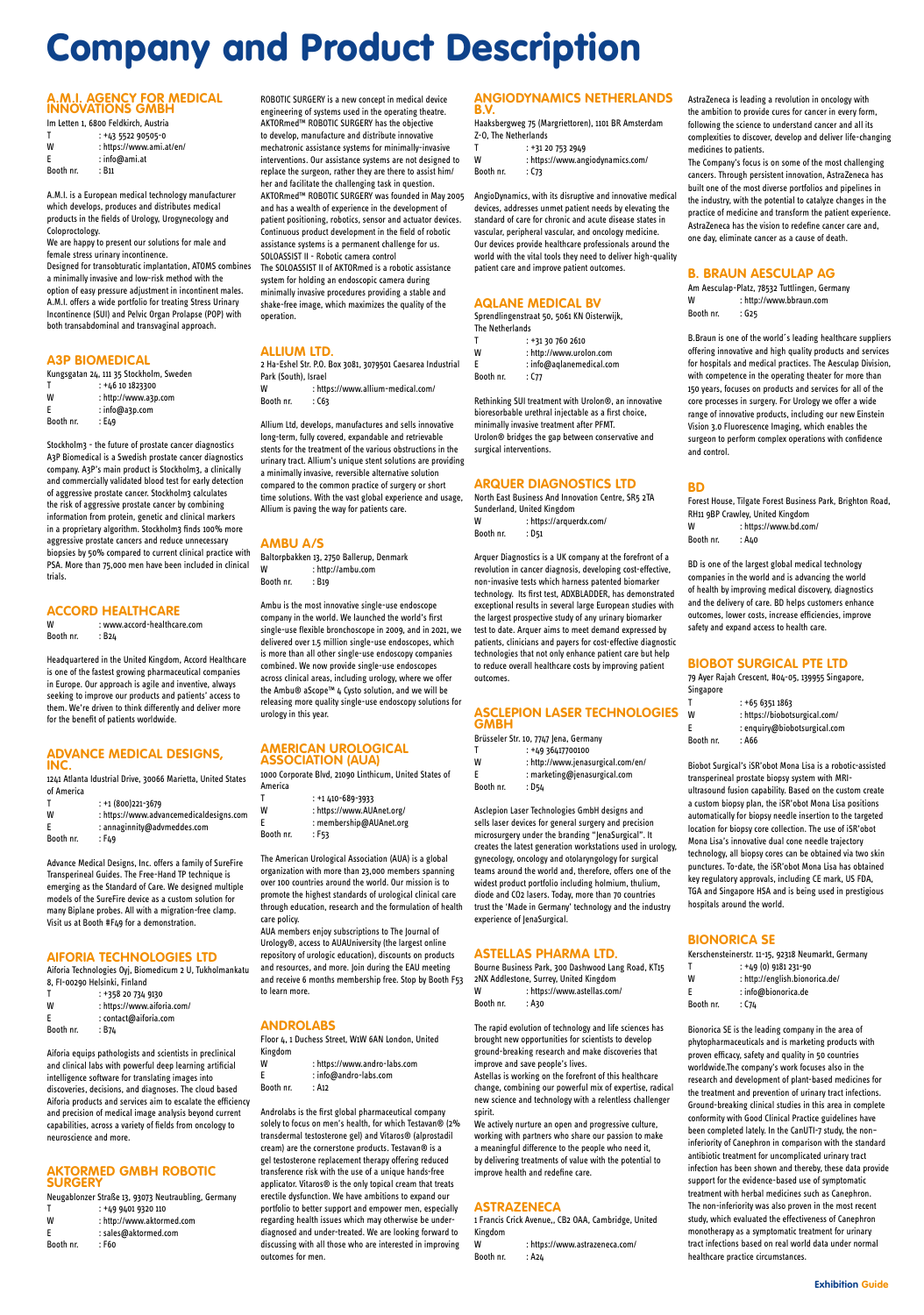#### **BIOPROTECT**

| 8 Tsor St., 68029 Jaffa, Israel |                           |  |
|---------------------------------|---------------------------|--|
|                                 | : +972 545450506          |  |
| W                               | : https://bioprotect.com/ |  |
| F                               | : michal@bioprotect.com   |  |
| Booth nr.                       | : C66                     |  |

BioProtect Ltd., a technology platform company that provides innovative bioabsorbable spacers. The technology may suit many clinical applications, including spacing for radiation oncology and general surgery. Our vision is to become a world leader in providing unique spacers to protect healthy organs during radiation therapy treatment.

Mileparken 34, DK-2730 Herlev, Denmark W : https://www.bkmedical.com/ Booth nr. : D12

BioProtect's first application commercially available in Europe is the BioProtect Balloon™ Implant System. A spacer to protect healthy tissue in patients receiving radiotherapy for prostate cancer. The BioProtect Balloon spacer proved to reduce undesirable and costly side effects, reduce treatment cost, and improve patients' quality of life. The Company is currently undergoing the FDA regulatory process approval and preparing for associated commercial scale-up.

The Oxford Science Park, Magdalen Centre, Robert Robinson Avenue, OX4 4GA Oxford, United Kingdom W : https://www.blueearthdiagnostics.com/ Booth nr. : C49

BioProtect is ISO 13485:2016 certified and holds a CE Mark for its BioProtect Balloon.

#### **BK MEDICAL**

As urology practices evolve and new trends emerge, BK Medical has you covered with innovative imaging and guidance solutions to support urologists in practices from the clinic to the OR.

Seamlessly incorporate MRI into your prostate biopsy workflow with bkFusion, fully integrated on bk3000, our advanced urology ultrasound platform. For the clinic, discover the intuitive workflow with bkSpecto's glass touchscreen. And for robotic surgery, reach more and see more with the Rob12C4 Robotic Transducer – so you can treat more

#### **BLUE EARTH DIAGNOSTICS**

Blue Earth Diagnostics, an indirect subsidiary of Bracco Imaging S.p.A., is an international molecular imaging company on a growth trajectory to develop and commercialise innovative, well-differentiated diagnostic solutions that inform patient care and drive future therapies in cancer. Formed in 2014, the Company's success is driven by its management expertise, supported by a proven track record of rapid development and commercialisation of positron emission tomography radiopharmaceuticals. With a clinical focus in cancer, Blue Earth Diagnostics' expanding pipeline encompasses a variety of disease states, including prostate cancer and neuro-oncology. Blue Earth Diagnostics is committed to the timely development and commercialisation of precision radiopharmaceuticals for potential use in diagnostic imaging and therapy.

#### **BONVISI AB**

| Kungsgatan 60 c/0 iOffice, 111 22 Stockholm, Sweden |                      |  |
|-----------------------------------------------------|----------------------|--|
|                                                     | $: +4686615020$      |  |
| W                                                   | : www.bonvisi.com    |  |
| F.                                                  | $:$ info@bonvisi.com |  |
| Booth nr.                                           | : G53                |  |

Bonvisi will be exhibiting the ENDO P® Fluid Management System, presenting solutions to risks associated with overpressure during irrigation such as post-operative pain and potentially fatal sepsis.

The ENDO P® Fluid Management System is the only irrigation system that actively monitors and automatically controls and manages fluid pressure in the operating cavity. It optimizes visibility and enhances safety during URS by eliminating the risk of over-pressure.

#### **BOSTON SCIENTIFIC**

2 rue René Caudron, Parc du Val Saint Quentin, 78961 Voisins Le Bretonneux, France

W : https://www.bostonscientific.com/en-EU/ medical-specialties/urology/contacteau22.html

Booth nr. : C36

Boston Scientific transforms lives through innovative medical solutions that improve the health of patients around the world. As a global medical technology leader

### **COOK MEDICAL**<br>W https://www.

: https://www.cookmedical.eu/ Booth nr. : D16

for more than 40 years, we advance science for life by providing a broad range of high performance solutions that address unmet patient needs and reduce the cost of healthcare.

For more information, visit www.bostonscientific.eu.

#### **BOWA MEDICAL**

Heinrich-Hertz-Strasse 4-10, 72810 Gomaringen, Germany W : http://www.bowa-medical.com Booth nr. : F75

BOWA MEDICAL is a specialist and full-service provider for energy-based surgical systems. The LOTUS ultrasonic dissectors have been improving the portfolio since 2016. BOWA MEDICAL presents the latest generation of ARC electrosurgical devices with their simple, innovative and controlled operation (reddot winner 2020). Together with ERGOact the manually activated bipolar laparoscopy clamps, a new dimension of ergonomic work is created.

#### **BXTA**

The Coach House, Grenville Court, Britwell Rd, SL18DF Burnham, United Kingdom

|  | $: +44$ (0)1628 308420 |
|--|------------------------|
|  |                        |

W : http://www.bxta.com E : info@bxta.com

Booth nr. : D69

A leading partner to hospitals and clinics worldwide, BXTA provides the most innovative solutions in cancer diagnosis and treatment to support healthcare professionals beat cancer, extend life and create better quality outcomes. BXTA is a specialist provider of LDR brachytherapy for prostate cancer treatment. In addition, we are the global distributor for PrecisionPoint™, the free-hand prostate biopsy device that enables prostate biopsies to be performed under local anaesthetic and MRI PRO, the online self-learning tool for prostate MRI diagnostics.

#### **EAU HISTORICAL EXHIBITION** Booth nr. : D60

#### **COLOPLAST**

C.A. La Boursidière, 92350 Le Plessis-Robinson, France W : https://www.coloplast.com/ Booth nr. : D26

> T : +31 26 389 0680 Booth nr. : D60

Coloplast develops products and services that make life easier for people with very personal and private medical conditions. Working closely with people who use our products, for more than 125 years, we create solutions that are sensitive to their special needs. We call this intimate healthcare.

: www.eau23.org Booth nr. : D60

In the Interventional Urology division, we manufacture and market single use devices for upper and lower urinary tract procedures as well as implantable devices (penile implants, slings, etc.)

4, Rue du Dauphiné, 69120 Vaulx-en-Velin, France W : https://www.edap-tms.com/ Booth nr. : C26

#### **COMBAT MEDICAL LTD**

| Lamer House Office. Lamer Lane. Herts AL4 8RL |                             |  |
|-----------------------------------------------|-----------------------------|--|
| Wheathamstead, United Kingdom                 |                             |  |
| W                                             | : https://combatcancer.com/ |  |
| Booth nr.                                     | : A08                       |  |

Combat Medical - transforming bladder cancer treatments through world leading hyperthermic technology. The COMBAT BRS is an innovative, patented re-circulation system delivering HIVEC for the treatment of non-muscle invasive bladder cancer (NMIBC). In clinical use in 300 centers across 40 countries (EMEA, Australia, India, (USAhumanitarian IND)) and sold through a wide distributor network. Over 60,000 treatments have been given to date to maximise the efficacy of the chemotherapy installation in high and intermediate risk patients. Over 860 patients in randomised clinical trials and data presented on over 1000 patients to date. Simple to integrate into current practice and used in a variety of settings including- BCG failure, Neo-adjuvant, peri-operative).

Via Baldanzese 17, 50041 Calenzano, Italy T : +39 055 8826807 W : http://www.elesta-echolaser.com E : info@elesta-echolaser.com Booth nr. : B61

A patient-first philosophy and innovative spirit have helped Cook become a leader in urology. With a focus on stone management and biopsy, we pride ourselves on providing quality solutions without compromise. By uniting with healthcare professionals around the world, we're committed to advancing treatment and making a difference, together.

#### **CREO MEDICAL SL**

Pol. Ind. Cordovilla, Calle D, N°.1, 31191 Pamplona, Spain W : http://ow.ly/yQQW50J6sOy Booth nr. : A60

Designing and supplying innovative Urodynamics systems since 1985, Albyn Medical is now part of Creo Medical. Together, our strong client partnerships, unbeatable customer service and outstanding innovation-led approach deliver a unique and winning combination for clinicians and hospitals looking for a one-stop solution in the fields of Urology, Gastroenterology and Endoscopy. We are changing the face of therapeutic endoscopy procedures and delivering safer outcomes for patients, healthcare professionals and hospitals. Register through our website for more information.

#### **CURAN MEDICAL BV**

|                 | Barlhammerweg 26, 7006 GE Doetinchem, |
|-----------------|---------------------------------------|
| The Netherlands |                                       |
| T               | $: +31613941938$                      |
| W               | : https://www.curan.eu/               |
| F               | : info@curan.eu                       |
| Booth nr.       | : C59                                 |

Curan Medical stands for great ambition and experience within the continence care market. We focus on the needs of our customers and users.

Specialising solely on innovative intermittent catheterisation solutions, we have managed to closely develop our range of catheters alongside users and prescribers. The Curan Lady - compact female device - and Curan Man - compact male device - are great examples of what we are capable of. We have several R&D projects ready to be rolled out in the near future. Asides from offering what we believe to be avant-garde product solutions, we also fondly believe in providing exclusive sales, marketing tools, post market surveillance, solid deliveries and competitive prices.

Curan meets your needs!

#### **DE JAGER GMBH & CO KG**

| Egererstrasse 20, 97762 Hammelburg, Germany |                                  |  |
|---------------------------------------------|----------------------------------|--|
|                                             | $: +4997328757090$               |  |
| W                                           | : http://www.dejager-medical.com |  |
| F                                           | : mail@dejager-medical.com       |  |
| Booth nr.                                   | : F63                            |  |

De Jager Medical is a certified company according to EN ISO 13485 and offers an extensive portfolio in the special fields of Disposable Surgical Instruments, Endoscopy, 1 mm Biopsy and Cytology Brushes, Urology ( Stone retrieval basket, Ureteral access sheath, Stone cone, PCNL, Guidewire, Catheter, Foreskin cutter) , Titanium/Polymer Ligating clips and Appliers, Gastroenterology Instruments, ESD Instruments, TENS/EMS/Biofeedback, Enuresis, Stapler and Vacuum pumps.

#### **DORNIER MEDTECH EUROPE GMBH**

|           | Argelsrieder Feld 11, 82234 Wessling, Germany |
|-----------|-----------------------------------------------|
|           | $: +498153888170$                             |
| W         | : https://www.dornier.com/                    |
| F         | : infoeurope@dornier.com                      |
| Booth nr. | : F30                                         |

Dornier MedTech is a globally active medical technology company headquartered near Munich, Germany, specializing in the field of urology, where it is known for its innovative solutions in the areas of laser technology and ESWL.

At this year's EAU congress, we will be showing you our exciting new developments and innovative technologies. Visit us and get to know the new urology X-ray workstation Dornier Nautilus which offers you a completely new user experience in terms of technology, design and handling. And Thulio, the laser that does it all and better. Powered by all new Tm:YAG technology, resulting in improved clinical outcomes on all areas combined with a compact footprint and outstanding ease of use. Be ready, be smart. Start the future with us!

Visit the Historical Exhibition, which is a special part of the EAU Booth and is traditionally organised by the EAU History Office. This year's exhibition presents 'Dutch Contributions to Urology'.

#### **EAU PATIENT INFORMATION**

Mr. E.N. van Kleffensstraat 5, 6842 CV Arnhem, The Netherlands

EAU Patient Information is the trusted portal for patients and healthcare professionals, offering evidence-based information on urological conditions, treatments, patient support and more. HCPs and Patient Advocates are welcome to visit the EAU Patient Information Lounge: a place to relax and connect. While you are there:

- Help us improve patient-oriented activities at the annual EAU Congress with a short survey that will only take 5 minutes to complete.
- Familiarise yourself with our latest animated videos on surgical procedures. An excellent tool that educates patients about their upcoming treatment.

### **EAU23 MILAN**

The 38th Annual EAU Congress will take place on 10-13 March 2023 in Milan, Italy. Visit this booth to be the first to know all about next year's congress!

#### **EDAP TMS**

EDAP TMS is a high-tech medical company listed on the Nasdaq (EDAP) which develops, manufactures and markets minimally invasive medical devices using ultrasound technology for various medical applications and offers a wide portfolio of complementary distribution products in urology.

By strongly investing in R&D activities and partnering with renowned medical research institutions, EDAP TMS development efforts are focused on making High Intensity Focused Ultrasound (HIFU) a standard therapy for soft tissue ablation. Based near Lyon-France, the company is actively operating worldwide with subsidiaries and offices in USA, Japan, Germany, Malaysia, South Korea, UAE and Russia, as well as through more than 70 distribution partners. The HIFU and ESWL divisions market products developed and manufactured by EDAP TMS for the treatment of Prostate Cancer and Urinary Stones. To complete EDAP's product offering, the distribution division also markets third-party devices in the urology space.

#### **EIGEN HEALTH PLUS INNOMEDICUS**

EIGEN HEALTH: 13366 Grass Valley Ave, 95945 Grass Valley, California, United States of America

|             | $: +1$ 513 680 60 33                         |
|-------------|----------------------------------------------|
| W           | : www.eigen.com                              |
| F           | : michael.ahmadi@eigen.com                   |
|             | INNOMEDICUS AG: Lindenstrasse 25, 6330 Cham, |
| Switzerland |                                              |
|             | : +41 41 500 0660 / +41 79 798 5347          |
| W           | : http://www.innomedicus.com                 |
| F           | : natascha.boyko@innomedicus.com             |

Booth nr. : E08

The leader in 3D-Semi Robotic Targeted Prostate Biopsy System with MRI/TRUS Fusion Technology. Eigen strives to improve healthcare and quality of life through innovations in image-guided diagnosis and treatment of diseases. Eigen provides reliable, competitive and quality products to satisfy our customers with optimum functionality relative to time and cost constraints. We dedicate ourselves to continuous improvement in performance, ease of installation, operation and maintenance. Now, our platform is powered with focal therapy, Cryo, HIFU and Laser.

#### **ELESTA S.R.L.**

We develop innovative hi-tech therapeutic applications for interventional medicine. Our main product is EchoLaser: the first and unique integrated Laser-Ultrasound system that allows for the diagnosis and micro-invasive treatment of benign and malignant tumours. EchoLaser uses the laser radiation transmitted by independent sources (up to 4) through extremely thin optical fibres (0,3 mm) inserted percutaneously under a proprietary guiding system (which includes a planning and simulation software). EchoLaser Therapy can induce a cytoreduction process on benign lesions (e.g.: BPH, thyroid nodules, etc.) or destroy cancerous tissue of malignant lesions (e.g.: metastatic lymph nodes, liver, prostate and kidney cancer, etc.). No general anesthesia is generally required. Procedures can be performed in an outpatient regimen, with consequent faster recovery after treatment.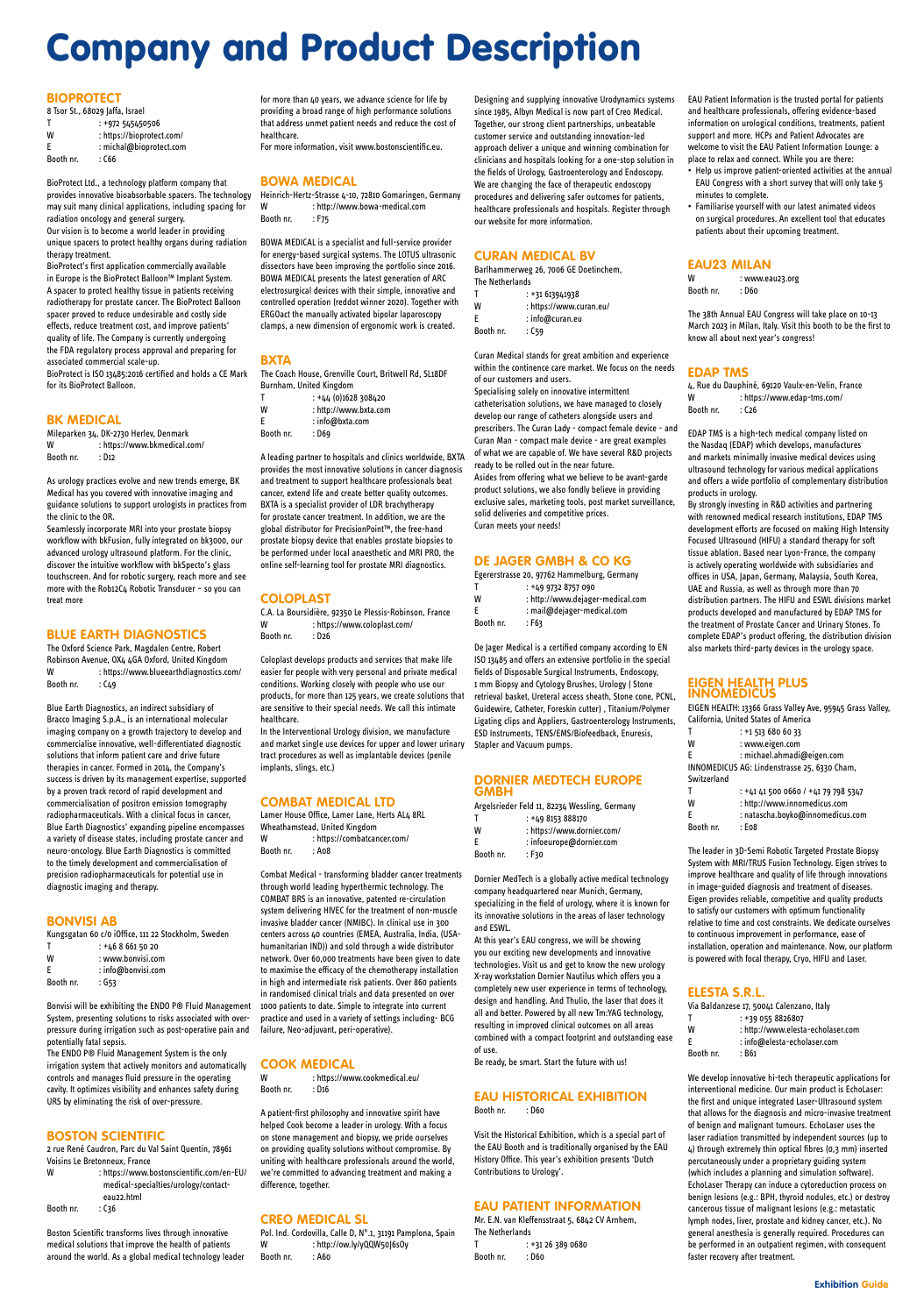Ch. de la Vuarpillière 31, 1260 Nyon, Switzerland W : http://www.ems-urology.com Booth nr. : B48

#### **EMS ELECTRO MEDICAL SYSTEMS S.A.**

W : http://eurogen-ern.eu/ Booth nr. : D60

EMS has shaped the history and future of stone management for 30 years contributing to more than 13 million stone-free patients. Today EMS is focused on providing stone management solutions for all stones expanding our offering to cover both rigid and flexible endoscopic treatment.

Visit us at our website.

Join the conversation on Twitter @EMSUrology Linkedin: EMS-urology

#### **ERN EUROGEN**

ERN eUROGEN is one of 24 European Reference Networks (ERNs) launched in March 2017, approved and funded by the European Commission (EC). ERN eUROGEN is the ERN for rare urogenital diseases and complex conditions requiring highly specialised surgery. The network's activities advance innovation in medicine, address gaps and collect evidence at the European level, improve diagnos¬tics and treatment, and ultimately create equitable access for as many patients as possible in an efficient and cost-effective way. ERN eUROGEN delivers virtual, expert, multi-disciplinary team advice to healthcare professionals across the European Union using innovative IT tools provided by the EC. The network also collaborates on research, a patient registry, clinical practice guidelines and clinical decision support tools, and training and education (such as webinars, publications, and a book) - all aimed at improving care for your patients. Additional information is available at http:// www.eurogen-ern.eu.

#### **EUROPA UOMO**

|           | Leopoldstraat 34, 2000 Antwerpen, Belgium |
|-----------|-------------------------------------------|
| т         | : +32 3 646 94 44                         |
| W         | : http://www.europa-uomo.org              |
| F         | : europauomo@skynet.be                    |
| Booth nr. | : B63                                     |

Europa Uomo is the voice of men with prostate cancer in Europe. It represents and supports patient groups for men with prostate disease in general and cancer in particular. The organisation aims to increase awareness of prostate cancer, to improve early detection, and to promote treatment in prostate cancer centres with multidisciplinary teams. Acting in solidarity with other patient advocacy groups and in collaboration with professional bodies, it works to improve quality of life and provide information on the benefits and risks of evidence-based treatments.

#### **EUROPEAN ASSOCIATION OF UROLOGY**

Mr. E.N. van Kleffensstraat 5, 6842 CV Arnhem, The Netherlands

- T : +1 650-837-7000
- W : http://www.exelixis.com
- E : medical\_information@exelixis.com Booth nr. : B16

| т  | $: +31263890680$        |
|----|-------------------------|
| W: | : http://www.uroweb.org |
| E  | : info@uroweb.org       |

Booth nr. : D60

The EAU Booth in the exhibition consists of the following corners: EAU Membership, EBU, EU-ACME/CNE, Patient Information lounge, Young Urologists, Young Academic Urologists, ESRU (Residents), European Urological Scholarship Programme, EAU23 Milan, ERN eUROGEN and the EAU Historical Exhibition.

There is also information on all EAU activities, European Urology and on other EAU publications. The EAU Membership Corner provides information on membership status and membership benefits. Nonmembers are welcome to visit the EAU Booth for further information and to apply for EAU Membership. At the EAU gift shop you can purchase exclusive EAU and EAU 50th Anniversary souvenirs. As an EAU member you can pick up the following publications: the EAU Extended Guidelines 2022, the EAU Pocket Guidelines 2022 and De Historia Urologiae Europaeae Vol. 27, 28 and 29, while stocks last.

The EAU is also clearing out its stocks, meaning several books are available for only €10 apiece.

#### **EUROPEAN BOARD OF UROLOGY**

| W         | : www.ebu.com |
|-----------|---------------|
| Booth nr. | : D60         |

The European Board of Urology (EBU) is a section of the European Union of Medical Specialists (UEMS) and responsible for regulatory matters. EBUs core activities are:

 $T$  :  $+1-647-479-9603$ W : https://www.focalhealthcare.com/ E : info@focalhealthcare.com

Booth nr. : F50

- Accrediting Continuing Medical Education
- Certifying training programmes and centres
- Organizing assessments and conducting the Fellow of the European Board (FEBU) examinations

#### **EUROPEAN UROLOGY**

Radarweg 29, 1043 NX Amsterdam, The Netherlands W : http://www.europeanurology.com Booth nr. : E18

European Urology, the official journal of the EAU, has been a respected urological forum for over 35 years, and is currently read by more than 20,000 urologists across the globe. With an impact factor of 20,096, the journal has become the leading scientific publication in the field of urology.

Its companion journals are, European Urology Focus, European Urology Oncology, and European Urology Open Science. Together they provide the best clinical guidance, research and education for urologists across Europe and the world.

Come see European Urology and Focus for yourself - visit either the European Urology (E18) or EAU booth (D60) at the exhibition.

#### **EXELIXIS, INC**

1851 Harbor Bay Parkway, CA 94502 Alameda, United States of America

Exelixis is an oncology-focused biotechnology company that strives to accelerate the discovery, development and commercialization of new products for difficult-to-treat cancers. Discovery efforts have resulted in 4 approved products available worldwide. Our clinical development program focuses on evaluation of potential activity in new tumor types, as well as combinations with other agents through ISTs, CTEP collaboration, and pivotal studies, including the COSMIC, CONTACT, and STELLAR clinical trial programs. Exelixis continues to invest in expansion of our product pipeline through internal drug discovery and strategic business development opportunities. The educational resources provided on this site may include information about a product or use that is not approved by the FDA.

#### **FARCO-PHARMA GMBH**

Gereonsmühlengasse 1-11, 50670 Cologne, Germany W : https://www.farco.de/ Booth nr. : F26

1St floor, Building 12 , No.9, Chuanqixi Road, Jiuhua Economic and Technological Development Zone, 411100 Xiangtan, China nangtan, emilia<br>T +86 021 3478 1226

FARCO has been a urology partner committed to improving the quality of life for people for over 50 years now. As the German market and competence leader for medical gels, FARCO stands for undisputed expertise in the field of urology. In addition to our leading product portfolio of sterile gels, instillation therapies, and solutions for catheter inflation, FARCO has most recently expanded its position as an expert in the treatment of specific bladder disorders. With the market launch of VESOXX, FARCO is taking the treatment of neurogenic bladder dysfunction to a new level.

#### **FERRING INTERNATIONAL CENTER SA**

Chemin de la Vergognausaz 50, 1162 Saint-Prex, Switzerland

W : https://www.ferring.com/ Booth nr. : Co2

Ferring Pharmaceuticals is a research-driven, specialty biopharmaceutical group committed to helping people around the world build families and live better lives. Headquartered in Saint-Prex, Switzerland, Ferring is a leader in reproductive medicine and maternal health, and in specialty areas within gastroenterology and urology. Founded in 1950, privately-owned Ferring now employs approximately 6,500 people worldwide, has its own operating subsidiaries in nearly 60 countries and markets its products in 110 countries.

#### **IC PATIENTENVERENIGING** PO Box 91, 4000 AB TIEL, The Netherlands W : https://www.icpatienten.nl/ Booth nr. : A64

Learn more at our webiste, or connect with us on LinkedIn, Instagram, Facebook, Twitter and YouTube.

#### **FOCAL HEALTHCARE INC.**

10 Morrow Ave., Suite 101, M6R 2J1 Toronto, Canada

Focal Healthcare is a MedTech company committed to improving the lives of prostate cancer patients and their families through technical innovation. By developing imaging tools that are accurate, efficient and accessible, Focal Healthcare aims to advance prostate cancer diagnosis and management in clinics and hospitals of all sizes.

Based in Toronto, Canada, Focal Healthcare has developed an MRI/TRUS fusion targeted guidance system for prostate biopsy and therapy. By combining information from multiparametric MRI with a semi-robotic arm and userfriendly interface, the Fusion Bx 2.0™ gives urologists the ability to perform targeted transperineal and transrectal prostate biopsies.

#### **FUJIFILM HEALTHCARE EUROPE**

|   | Sumpfstraße 13, CH-6312 Steinhausen, Switzerland |
|---|--------------------------------------------------|
| т | $: +41417486333$                                 |
| W | : https://hce.fujifilm.com/                      |

|                 | : marcom_hce@fujifilm.com |
|-----------------|---------------------------|
| اسماعه والمحددا | $. \sim$                  |

Booth nr. : G35

Fujifilm Healthcare Europe - Together working for your health

Our top-of-the-line ultrasound platforms support a range of quality transducers - from standard to specialty applications, such as PCNL, kidney focal therapy, prostate TR/TP biopsy guidance, testes and penile imaging – and even robotic, laparoscopic or open surgery. Our advanced features for fusion imaging, contrast and elastography bring your practice one step ahead, assisting you in planning, navigation and biopsy with great precision. At EAU22, we introduce our new ARIETTA™ solution in stereotactic navigation of targeted biopsy, and in therapy guidance.

#### **GRENA LTD**

1000 Great West Road, TW8 9HH Brentford London, United Kingdom

| w         | : https://www.grena.co.uk/ |
|-----------|----------------------------|
| Booth nr. | : D49                      |

Grena is the innovative manufacturer of internationally recognized medical devices.

With the central focus on patients' safety and users' comfort we offer reliable products that become the choice of professionals globally. We aim at being recognised as the creators of the best innovative devices used by specialists all around the world that guarantee users' comfort during both open surgery and minimally invasive procedures. We want to actively contribute to the progress of medical technology.Our devices are developed in close co-operation with the Key Opinion Leaders. We continuously improve and extend the range of our products to meet the market needs and expectations of the world class medical professionals.

#### **GUANGZHOU RED PINE MEDICAL INSTRUMENT CO., LTD**

12 F, No.87 Luoxuan Avenue, Guangzhou International Bioisland, 510200 Guangzhou City, Guangdong Province, China

| т | : +86 20 38315611      |
|---|------------------------|
| w | : http://gzredpine.com |
| E | $:$ info@gzredpine.com |

Booth nr. : B02

REDPINE Medical, founded in 2015 and headquartered in Guangzhou International Bio-island, is dedicated to becoming a global pioneering provider of single-use endoscopes for integrated MIS solutions covering urology, gynecology, ENT, pneumology, gastroenterology, and general surgeries,etc.

Leveraging our deep-rooted "Love & Care" mission in mind, experienced R&D and marketing team with deep understanding of unmet clinical needs, excellent cost-controlling practice, as well as our professional and responsive after-sales service, REDPINE has already built an overwhelming network throughout China. Now we are looking for worldwide partners to bring more value and benefits to the global healthcare system together.

#### **HMC GROUP**

Via Bosco 1/3, 41037 Mirandola, Italy T : +39 053522704 W : https://www.hmcgroup.it/ E : giulia.garuti@hmcgroup.it Booth nr. : F51

HMC Group designs, develops & manufactures medical devices.

Using innovative technologies, thanks to strong skills, HMC follows and supports customers in the study, design, production, and marketing of the product. Production stages are conducted and managed under controlled conditions, adopting procedures of our QMS defined in accordance with ISO 13485 standard. HMC medical devices are CE certified. CystoFlow, new unique device allowing an "easier management of bladder washing" originates from a rich

R&D activity in design and testing in hospitals.

#### **HUGER MEDICAL INSTRUMENT CO.,LTD**

Building 26, 3825 Xinzhuan Highway, Songjiang, 201619 Shanghai, China

| W         | : http://www.huger.cn/ |
|-----------|------------------------|
| E         | : export@huger.cn      |
| Booth nr. | : E64                  |

HUGER Medical Instrument Co.,Ltd is a professional manufacturer and developer of medical endoscopy system for 20 years in China. With two research centers, two manufacturing plants and three overseas service centers, we are always dedicated to providing good quality products and satisfactory service. Our newly developed single-use digital flexible ureteroscope is very well received among our customers with its safety, convenience, optimal image quality and good operability. Welcome to contact us for more information, thanks.

#### **HUNAN VATHIN MEDICAL INSTRUMENT CO.LTD.**

|           | : +86 021 3478 1226     |
|-----------|-------------------------|
| W         | : http://www.vathin.com |
| F         | : marketing@vathin.com  |
| Booth nr. | : F68                   |

Hunan Vathin Medical Instrument Co.Ltd. specializes in the production, development and sales of single-use endoscopes. Core employees of Vathin have more than 20 years' experience in materials, optics, structure, electronics, software, manufacturing and other fields. In addition, our company dedicated on the guideline of "Safe Simply Smart" and has carried forward of the corporate spirit of "Humanism, innovation and preciseness".

#### **HUNGERNDTHIRST FOUNDATION**

|           | Piet Heinkade 55, 1019 GM Amsterdam, The Netherlands |
|-----------|------------------------------------------------------|
|           | : +31 208203913                                      |
| W         | : http://www.hungerndthirst.org                      |
| F         | $:$ info@hungerndthirst.org                          |
| Booth nr. | : G75                                                |

HungerNdThirst Foundation is a charity organization based in Amsterdam, The Netherlands. We work on improving the quality of life of those affected by cancer. Our focus areas are: awareness, research, education and support.

#### **IBSA INSTITUT BIOCHIMIQUE SA**

Via del Piano 29, 6915 Pambio Noranco, Switzerland W : https://www.ibsagroup.com/en Booth nr. : A02

IBSA Institut Biochimique SA is a pharmaceutical company headquartered in Lugano, Switzerland. Active in 10 main therapeutic areas (OA, Pain, Dermatology, Cardiometabolic, Dermoaesthetic, Endocrinology, Human Reproduction, Respiratory, Urology, Consumer Health), the company has developed a series of proprietary technologies allowing a qualitative upgrading of widelyused molecules and therapeutic solutions. IBSA's portfolio in urology/uro-gynecology includes ialuril®, ialuna® and sildenafil orodispersible film. You are welcome to visit our booth #A02 to know more about IBSA's products.

The ICP is the Dutch patient association for people with interstitial cystitis (IC) or painful bladder syndrome (BPS). We promote the interests of patients with this rare disease in order to improve their quality of life. We endeavour to achieve this by providing information about IC/BPS with patients and professionals, creating awareness,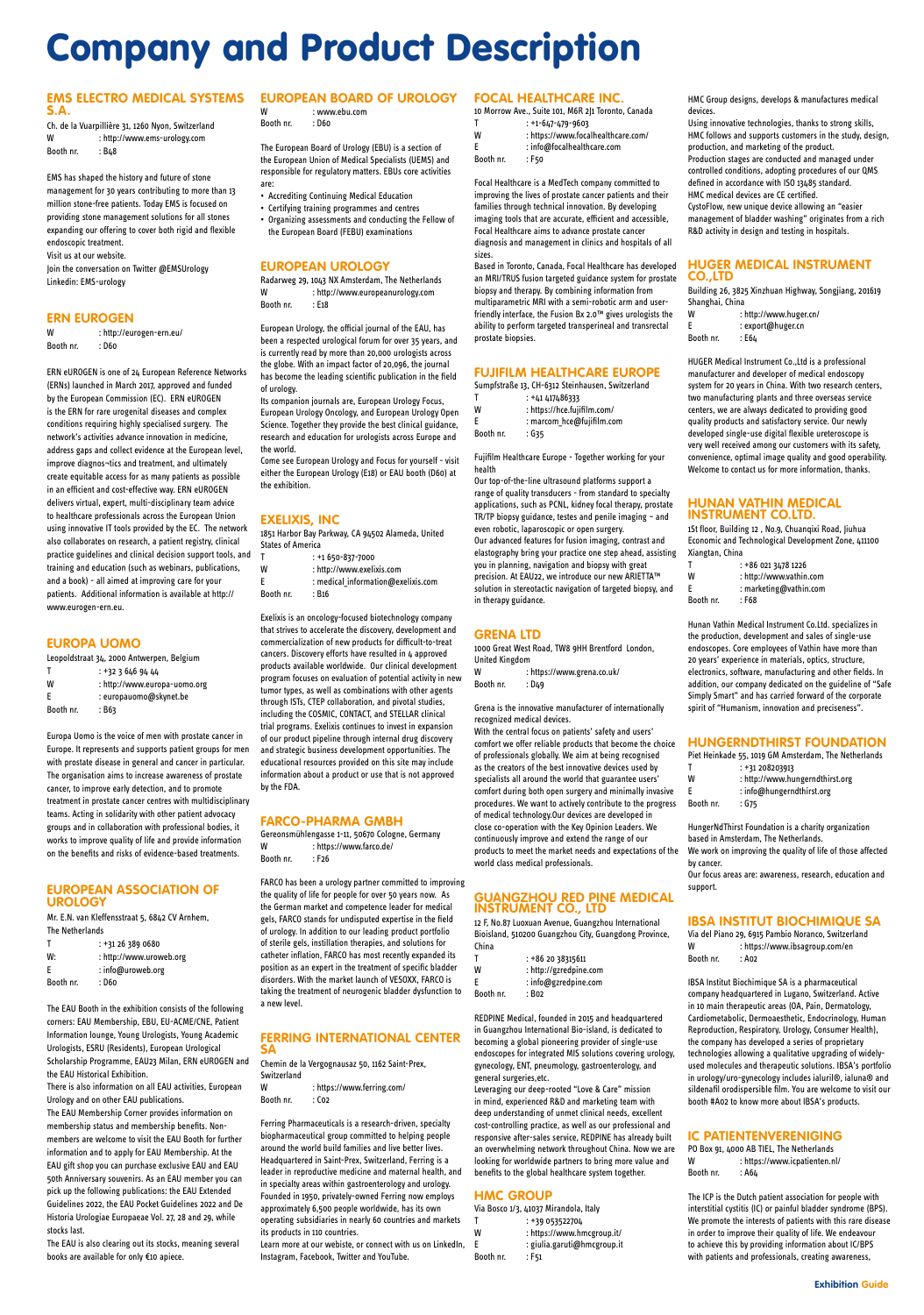stimulating mutual contacts between fellow sufferers and **INVITALIS** supporting scientific research into the cause and treatment of IC/BPS. Motto: Living Better with a Painful Bladder!

vedik OSB Mah. 1472. Cad. No:120 Yenimahalle, 6378 Ankara, Turkey

#### **INCELER MEDIKAL LTD. ŞTİ.**

|           | : +90 5074569638                |
|-----------|---------------------------------|
| W         | : http://www.incelermedikal.com |
| -F        | : hanife@incelermedikal.com     |
| Booth nr. | : F36                           |

NCELER MED KAL LTD. ŞTİ. was established In Ankara In 2010. Over time it has gained the trust of its customers with its experienced staff and high quality service concept, by reaching the capacity and expertise level which can produce suitable spare parts for many world famous brands. NCELER MED KAL has the mission of maximizing the satisfaction of the valuable healthcare workers by exceeding their expectations, In 2012, it started to design its own products. The first product of the Pneumatic Lithrotripsy system was Lithobox, followed by Modus, Therapy system, with shock waves from outside the body, and SPARK, which has a kidney stone crushing system, with shock waves from outside the body. Latest products are Modus Ed-SWT Focussed Shock wave device and Lithobox ZERO Combined Ultrsonic Pneumetic Lithotripter system.The devices we produce are designed to combine high security, advanced technology, economic, ergonomic, and aesthetics parameters.

#### **INNOVEX MEDICAL CO., LTD.**

1 Fand East 2F Building 7, No. 150 Cailun Road, 201210 Shanghai, China

| т         | $: +862150791830$          |
|-----------|----------------------------|
| W         | : www.innovexmed.com.cn    |
| E         | : global@innovexmed.com.cn |
| Booth nr. | : G13                      |

Innovex Group is a famous healthcare group focusing on innovative minimal invasive solution. Our products and technology are widely used in diagnosing and treating diseases of Urology, Gastroenterology, Pulmonary, Gynecology and General Surgery etc.

#### **INTERNATIONAL KIDNEY CANCER COALITION (IKCC)**

't Ven 30, 1115HB Duivendrecht, The Netherlands

| Т         | : +44 7973 777 202 |
|-----------|--------------------|
| W         | : https://ikcc.org |
| E         | : contact@ikcc.org |
| Booth nr. | : G67              |

The IKCC is an independent international network of over 45 patient organisations that focus exclusively, or include a specific focus, on kidney cancer. Based in The Netherlands, the organisation was born from a very strong desire among national kidney cancer patient groups to network, cooperate and share materials, knowledge, and experiences around the world.

Turnhoutseweg 30, 2340 Beerse, Belgium W : https://www.janssenmedicalcloud.com/ en-us/specialty/oncology Booth nr. : A36

By working together and collecting the experiences of patients in different countries, we represent the perspectives, insights and experiences of kidney cancer patients around the world.

#### **INTUITIVE**

Chemin des Muriers 1, CH-1170 Aubonne, Switzerland W : https://www.intuitive.com/en-gb Booth nr. : C16

Powered by state-of-the-art technology, the da Vinci surgical system scales, filters, and seamlessly translates the surgeon's hand motions into more precise movements. Wristed instruments articulate and rotate greater than the human hand and offer enhanced access to the surgical site. The net result is an intuitive interface that may improve surgical capabilities.

#### **About Intuitive**

KLS Martin Platz 1, 78532 Tuttlingen, Germany W : http://www.klsmartin.com Booth nr. : F64

Intuitive (Nasdaq: ISRG), headquartered in Sunnyvale, California, is a global technology leader in minimally invasive care and the pioneer of robotic-assisted surgery. Intuitive brings more than two decades of leadership in robotic-assisted surgical technology and solutions to its offerings, and develops, manufactures, and markets the da Vinci surgical system and the Ion endoluminal system. Intuitive Surgical Sàrl, located in Switzerland, is an affiliate of Intuitive Surgical, Inc. The company's da Vinci surgical system was the first robotic-assisted minimally invasive surgical system to be cleared in the United States and is available in more than 67 countries.

|           | Vrouw Avenweg 672, 2493 WZ Den Haag, The Netherlands |
|-----------|------------------------------------------------------|
| Т         | $: +31624575121$                                     |
| W         | : www.invitalisbenelux.com                           |
| F         | : info@invitalisbenelux.com                          |
| Booth nr. | : B77                                                |

| າ nr. | : B77 |
|-------|-------|
|       |       |

#### **IPSEN PHARMA**

|               | 65 Quai Georges Gorse, 92650 Boulogne Billancourt |
|---------------|---------------------------------------------------|
| Cedex. France |                                                   |
| E             | : contact.web@ipsen.com                           |

| Booth nr. |  | : D36 & E10 |  |  |
|-----------|--|-------------|--|--|
|           |  |             |  |  |

Ipsen is a global biopharmaceutical company focused on transformative medicines in three key therapeutic areas - Oncology, Rare Diseases and Neuroscience. Among the top pharmaceutical companies in the world specializing in oncology, Ipsen seeks to address the challenges posed by the most difficult-to-treat cancers. Ipsen's decades of work in oncology have generated differentiated treatments in indications with high unmet needs, including prostate cancer, breast cancer, neuroendocrine tumors, medullary thyroid cancer, hepatocellular carcinoma, renal cell carcinoma and pancreatic cancer. ALL-ALL-004094 CR-NL-000010

Date of preparation January 2022

#### **JANSSEN EMEA**

Seeböckgasse 59, A-1160 Vienna, Austria W : http://www.profertil.eu Booth nr. : Co8

At Janssen Oncology, we understand that the power to change the lives of those living with cancer begins with a very considered step forwards. Whether it is from a passing conversation, a new indication approval, or even just reaching one more patient. It is about that promise of absolute dedication and commitment to innovation, finding new solutions, and listening to patients, doctors, nurses, and their communities so we can extend and improve the quality of life for those living with cancer. Our purpose is to make cancer a manageable and, ultimately, curable condition. To achieve this, we put our focus where we can make the most difference to patients, partners, and the entire oncology community. Because anything average is unacceptable. For 30 years, we've been changing what it means to

13355 10th Ave, North Suite 110, MN 55441 Plymouth, United States of America  $T \t+1-800-966-5273$ 

have, and to treat, cancer. That's The Power of Purpose™. Together, we can make meaningful change for patients suffering from cancer.

Visit our webiste to learn more. Follow us at Twitter: @ **JanssenEMEA** 

#### **JUNIPER CONSULTING GROUP, INC. (JUNICON)**

25 Shelterwood Place, 94506 Danville, California, United States of America

| : +1 520-591-0964          |
|----------------------------|
| : https://www.junicon.com/ |
| : khamilton@junicon.net    |
| : C51                      |
|                            |

Junicon provides research-based consulting services in global healthcare markets.

#### **KARL STORZ SE & CO. KG**

Dr.-Karl-Storz-Str. 34, 78532 Tuttlingen, Germany T : +49 7461 708 0 W : https://www.karlstorz.com/ E : info@karlstorz.com

Theaterstraße 6, 22880 Wedel, Germany W : https://international.medac.de/home/ Booth nr. : Bo8

Booth nr. : D20

**Booth** 

KARL STORZ, a family-owned company founded in Tuttlingen (Germany) in 1945, is a globally recognized market leader and solution provider in endoscopy for human and veterinary medicine. With its innovative products, services, and integrated solutions, KARL STORZ has stood for reliability, quality, and availability for over 75 years.

#### **KLS MARTIN**

The KLS Martin Group is an international company group for innovative medical technology in almost all surgical areas. With our philosophy "Surgical Innovation is our Passion", we develop and market solutions such as implant systems, electrosurgery units, surgical laser systems, sterilization containers, operating lights, surgical instruments and individual OR solutions.

#### **KOELIS**

|           | 16 Chemin du Vieux Chêne, 38240 Meylan, France |
|-----------|------------------------------------------------|
| W         | : http://www.koelis.com                        |
| F         | $:$ info@koelis.com                            |
| Booth nr. | : Do8                                          |
|           |                                                |

KOELIS has assisted physicians from around the world in their routine clinical practice since 2006, providing the latest technology for personalized prostate cancer management. Based in Grenoble with a subsidiary in Princeton & Hong-Kong, KOELIS has been featured in more than 80 clinical publications and has benefited to more than 300,000 patients on all continents. Focused on developing targeted and less invasive solutions, KOELIS innovates every day in collaboration with world-renown universities and hospitals to offer physicians the newest advances in imaging for delivering efficient and patienttailored solutions.

#### **LABORIE MEDICAL TECHNOLOGIES EUROPE B.V.**

De Cuserstraat 93, 1081 CN Amsterdam, The Netherlands

| Т | $: +31208938080$           |
|---|----------------------------|
| W | : https://www.laborie.com/ |
| F | : marketing@laborie.com    |

Booth nr. : E36

Laborie is a global medical technology company specializing in Urology & Urogynecology, Gastroenterology and Obstetrics, Gynecology & Neonatal Health. We believe that great healthcare is an essential safeguard of human dignity. Our products complement the care pathway by enabling health care providers to deliver diagnostic and therapeutic solutions for patients with lower urinary tract challenges. Solutions including: Urodynamics, Uroflowmetry, Ultrasound, Pelvic Floor Rehabilitation, Endoscopy, Tibial Nerve Stimulation, Urethral Bulking, Urethral Stricture Treatment & Faecal Incontinence. Visit booth E36 to learn more about our latest and exciting technologies including the Optilume® Urethral Drug Coated Balloon for the treatment of Anterior Urethral Stricture and the Nexam our most complete and flexible system for UDS.

#### **LAMIDEY NOURY MEDICAL**

|        | 3 Rue des petits ruisseaux, F-91370 Verrières le Buisson, |
|--------|-----------------------------------------------------------|
| France |                                                           |
| w      | : http://www.lamidey-noury.com                            |

| . .       |       |
|-----------|-------|
| Booth nr. | : D59 |
|           |       |

Lamidey Noury Medical is the French leading manufacturer of electrosurgical solutions since 1947. Lamidey manufactures a full bipolar plasma resection system called : Plasma EDGE. We are launching major new products this year so please stop by our stand to discover it!

The company DEX Surgical, French manufacturer of a Robotized Instruments for laparoscopic surgery join our booth.

#### **LENUS PHARMA**

PROFERTIL® - #1 PROVEN EFFICACY IN MALE FERTILITY The world leading patented and clinically proven formula for the management of fertility disorders in men registered as Food for Special Medical Purposes (FSMP) shows synergistic effects to significantly improve sperm quality.

Proven in 6 clinical studies:

- to improve all semen parameters
- to reduce DNA fragmentation in sperm cells
- to increase the chance for successful conception and pregnancy (pregnancy rate 26%-41%) PROFERTIL® is developed by Lenus Pharma, an innovative Austrian company specialized in evidence-based products, distributed in 70 countries worldwide.

#### **LISA LASER PRODUCTS GMBH**

Albert-Einstein-Straße 4, 37191 Katlenburg-Lindau, Germany

| т         | $: +4955569938 - 0$ |
|-----------|---------------------|
| w         | : www.lisaalaser.de |
| F         | : info@lisalaser.de |
| Booth nr. | : F12               |

LISA Laser Products is a leading global medical laser device manufacturer who has over thirty (30) years of industry expertise. The Company was first to introduce a Medical Thulium laser for Urology applications and is the only company in the Urology laser space who manufactures all its internal laser beam components

thereby ensuring exacting quality, reliability and precision to standards.

LISA Laser products are distributed in more than 70 countries worldwide via both direct sale and indirect distributor partnerships.

In August 2018, LISA Laser was merged with OmniGuide, Inc. the leader in CO2 laser flexible instruments, creating one of the most innovative laser portfolio companies in the Surgical Laser Energy Market.

#### **LP SURGICAL FIBERS**

|           | .7170007900752/5                  |
|-----------|-----------------------------------|
| w         | : http://www.LPSurgicalfibers.com |
| -F        | : sales@laserperipherals.com      |
| Booth nr. | : D63                             |
|           |                                   |

LP Surgical Fibers designs, manufactures, OEMs, distributes, and sells medical laser fibers for use in all medical laser applications since 1987. We have bare, contact and lateral emitting fibers in more than 100 different surgical fiber options available for use with lasers wavelengths from 500nm - 2100nm.

#### **M.A.S. MEDICAL**

|           | Corso Siracusa 57, 10136 Torino, Italy |
|-----------|----------------------------------------|
| т         | $: +39(0)17284981$                     |
| w         | : http://www.drainstar.it/             |
| F         | : info@drainstar.it                    |
| Booth nr. | : E60                                  |

Portable systems to manage and dispose biological fluids/ smoke.

#### **MDXHEALTH**

15279 Alton Parkway, Suite 100, 92618 Irvine, United States of America

Booth nr. : C61

MDxHealth is a commercial-stage precision diagnostics company that provides actionable molecular diagnostic information to personalize the diagnosis and treatment of cancer. The Company's tests are based on proprietary genetic, epigenetic (methylation) and other molecular technologies and assist physicians with the diagnosis of urologic cancers and prognosis of recurrence risk. The Company's European headquarters are in Herstal, Belgium, with laboratory operations in Nijmegen, The Netherlands, and U.S. headquarters and laboratory operations based in Irvine, California.

#### **MEDAC GMBH**

medac is a privately held, global pharmaceutical company with a growing pharmaceutical and diagnostics business. Established 1970 in Northern Germany, medac is specialised in the treatment of urological, oncological, haematological and autoimmune diseases as well as in the development of diagnostic devices. Besides an already established product portfolio, medac is dedicated to the refining of existing and the development of new therapeutic products providing patients with leading-edge individualised treatments. In the field of urology medac focuses on instillation therapies for non-muscle invasive bladder cancer. Further information about the company and its products can be found online at www.medac.de

#### **MEDCOM GMBH**

Dolivostr. 11, 64293 Darmstadt, Germany W : http://www.medcom-online.de Booth nr. : F59

MedCom offers BiopSee, a stereotactic, navigated prostate biopsy system with image fusion of mpMRI scans and ultrasound. The system is available for transpierineal (TP) and transrectal (TRUS) procedures and can be offered for any existing urological ultrasound device. Thousands of published patients papers demonstrate the superiority of our approach with a target accuracy of 86-100% on targeted mpMRI suspicious locations & reproducibility of ca 1mm.

#### **MEDFEIN GMBH**

|           | Dieselstrasse 20a, 61239 Ober-Mörlen, Germany |
|-----------|-----------------------------------------------|
| т         | : +49 6002938744                              |
| w         | : http://www.medfein.de/                      |
| F         | : kreibich@medfein.de                         |
| Booth nr. | : B50                                         |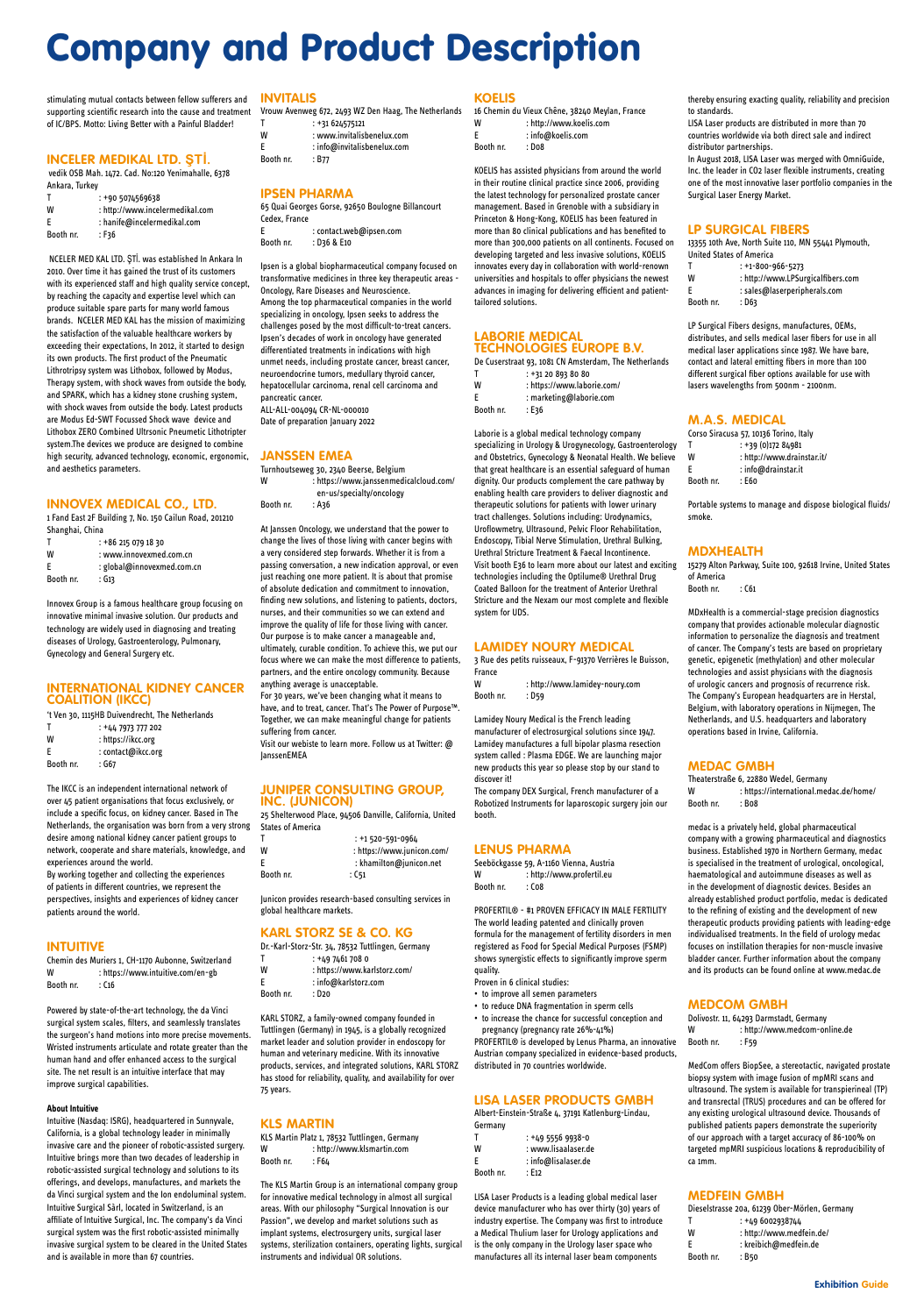Founded in 2002 medfein is specialized in marketing electrodes for the TUR (transurethral resection), silicone balloon catheters in transurethral, suprapubic and nephrostomy configuration and other incontinence products.

The TUR-electrodes are compatible with Olympus, Storz and Wolf resectoscopes and are offered in monopolar and bipolar configurations. They are available in different versions like loop, ball, needle etc. Enquiries from distrubutors are welcome.

#### **MEDICA S.P.A.**

Via degli Artigiani 7, 41036 Medolla, Italy

| Т         | : +39 0516351074       |
|-----------|------------------------|
| W         | : http://www.medica.it |
| E         | $:$ info@medica.it     |
| Booth nr. | : F13                  |

MEDICA S.p.A. is a growing group of companies producing medical devices in different fields.

For Urology we offer urodynamic equipment from the basic uroflowmeter like FLOWZIG and PICOFLOW2 up to the complete system named PICO SMART. This carries out all the urodynamic studies and can be upgraded with modules for Video-urodynamics and GI manometry. Along with these machines, we offer urodynamic catheters manufactured in our factories.

Other products developed by MEDICA include Dialysis equipment and filters CRRT, water purification, GI motility systems, Fractional Apheresis, Chemohyperthermia for Surgical Oncology and System for Kidney and Liver perfusion before transplantation.

#### **MEDIPLUS LIMITED**

Unit 7 The Gateway Centre, Coronation Road, Cressex Business Park, HP12 3SU High Wycombe, Bucks, United Kingdom

Route du Molliau 31, CH-1131 Tolochenaz, Switzerland W : http://europe.medtronic.com Booth nr. : D74

| Т | $: +441494551200$           |
|---|-----------------------------|
| W | : http://www.mediplusuk.com |
| E | : marketing@mediplusuk.com  |

Booth nr. : C65

#### S-Cath™ System.

Suprapubic catheterisation using the Seldinger technique facilitates a wide range of benefits including: ease of use, minimising risks and greater control and accuracy. The gold standard Urodynamics range of catheters and accessories are designed to enhance safety and comfort during urodynamic procedures.

Through medical device innovation we improve patient care. We do so by working with global health care professionals to develop new and innovative patient centric medical devices that benefit patients

#### **MEDKONSULT MEDICAL TECHNOLOGY S.R.O.**

Salzbergstraße 96, 6067 Absam, Austria W : http://www.montavit.com Booth nr. : F54

|           | Pasteurova 15, 779 00 Olomouc, Czech Republic |
|-----------|-----------------------------------------------|
|           | : +420 581 113 030                            |
| W         | : www.mmtsystems.com                          |
| F         | : mmt@mmtsystems.com                          |
| Booth nr. | : C48                                         |

- T : +1 (914) 233-3004
- W : https://www.nanovibronix.com/
- E : infonano@nanovibronix.com
- Booth nr. : B62

MEDKONSULT medical technology s. r. o. (MMT) is a leading European manufacturer of urodynamic equipment – instruments for urinary tract examinations. The MMT product portfolio includes a wide range of diagnostic equipment commonly found in the Urology and Urogynaecology departments. This includes basic systems designed for uroflowmetry, mid-level systems, and high-end complex urodynamic examination systems with up to 16-channels of measurement. MMT has unique features as well as the capability to link to X-ray devices (video urodynamics). We cooperate closely with many healthcare establishments in the Czech Republic, as well as internationally.

C/ Av. Diagonal, 549. 5th floor, 8029 Barcelona, Spain W : https://www.noventure.com/ Booth nr. : F40

#### **MEDTRONIC**

We lead global healthcare technology, boldly attacking the most challenging problems. Our Mission — to alleviate pain, restore health, and extend life — unites a global team of 90,000+ people, and our technologies transform the lives of two people every second, every hour, every day. Expect more from us. Medtronic. Engineering the extraordinary.

#### **MIM SOFTWARE INC.**

25800 Science Park Drive, Suite #180, OH 44122 Cleveland, United States of America

|   | $: +1216 - 455 - 0600$       |
|---|------------------------------|
| W | : http://www.mimsoftware.com |
| E | : info@mimsoftware.com       |

Booth nr. : B73

MIM Software Inc. offers a powerful combination of tools available for MRI fusion, LDR brachytherapy, and ultrasound. Leveraging more than 20 years of innovation in medical imaging solutions, MIM Symphony® unlocks the full power of MRI imaging for your practice throughout the prostate care pathway.

#### **MINZE HEALTH**

Offerandestraat 1, 2060 Antwerp, Belgium W : https://minzehealth.com/ Booth nr. : F06

Minze is a digital health company that reinvents diagnostic, management and treatment methods of urinary continence problems. Through automated bladder diaries and uroflowmetry in the clinic or at home, Minze assists you in better understanding your patients' urinary problems.

#### **MONTAVIT**

W : www.optima-oncology.eu E : communication@optima-oncology.eu Booth nr. : D60

Montavit is an internationally active company dedicated to answering the needs of human beings and markets. With our products we are present in more than 80 countries all over the globe. We achieve this presence through our own marketing offices and strong local partners. Our focus is dedicated to the fields of urology, gynaecology, allergy therapy, sterile products and phytopharmaceuticals. With Cathejell Montavit is among the leading producers of urethral instillation gels.

#### **NANOVIBRONIX INC.**

525 Executive Boulevard, NY 10523 Elmsford, United States of America

NanoVibronix Inc. is a medical device company focused on utilizing proprietary ultrasound technology which transmits low-frequency, low-intensity acoustic waves through flexible materials surfaces. This unique development is being applied to a variety of medical applications including the UroShield device. This small, external medical device prevents bacterial biofilm formation on in-dwelling catheters. The action of ultrasonic waves on the catheter interferes with the bacterial attachment, reducing encrustations and blockages, preventing infections from developing and decreases or eliminates the need for antibiotics.

#### **NOVENTURE, S.L.**

235 East 42nd, 10017 New York, United States of America W : https://pfizeroncologydevelopment.com/ Booth nr. : C20

AN INNOVATIVE APPROACH – Noventure, as pioneer in the application of the barrier effect, offers patients and healthcare professionals innovative and effective products. In urology, this is well represented by intestinal mucoprotection, that implies the reduction of the UPEC reservoir in the colon thereby avoiding adhesion, proliferation and migration of UTI-causing bacteria to the bladder. Noventure is continuously committed to translating doctors' and patients' needs into great solutions and to building an extensive network of partners and distributors and provides high quality products, services and support, including a global market strategy with personalized, country-based strategies.

#### **NUCLEIX LTD.**

3 Haim Pekeris St., 7670203 Rehovot, Israel

- T : +972-544695015
- W : https://www.nucleix.com/
- E : Carmel@nucleix.com
- Booth nr. : B07

Nucleix is a liquid biopsy company revolutionizing cancer treatment with earlier disease detection at a time when

Hoffsveien 4, 275 Oslo, Norway W : https://photocure.com/ Booth nr. : A80

intervention can bring the greatest impact for patients. Leveraging PCR-based epigenetics, the Company's pioneering testing approach uses methylation-based identification for early-stage and recurring cancer detection. The Company's non-invasive EpiCheck® platform delivers highly accurate and sensitive results, all while providing a seamless testing option for patients and the healthcare system. The Company is building an EpiCheck franchise, beginning with the Bladder EpiCheck testing kit, marketed in Europe for bladder cancer recurrence. The Company is advancing a Lung EpiCheck test toward commercialization for high-risk individuals, while advancing additional tests for high-risk diseases. For more information, please visit our website.

#### **OLYMPUS EUROPA SE & CO. KG**

|           | Wendenstr. 20, D-20097 Hamburg, Germany |
|-----------|-----------------------------------------|
| т         | $: +491751184335$                       |
| W         | : https://www.olympus-europa.com/       |
| F         | : moritz.hackmann@olympus.com           |
| Booth nr. | : Do2                                   |

Olympus is a global leader for endo-urological and laparoscopic devices. Olympus offers the complete lineup for fast and reliable treatment of benign prostatic hyperplasia such as PLASMA and laser technology or minimally invasive treatment options like iTind. Patented imaging technologies like NBI (Narrow Band Imaging) enhance detection and help decreasing recurrence of non-muscle invasive bladder cancer. Olympus full line-up of advanced imaging technologies combined with a full range of therapeutic devices make us the preferred partner for treatment of urolithiasis. The novel SuperPulsed Thulium Fiber Laser System SOLTIVE is lifting laser treatment to a new level. Moreover, with its broad range of 3D and 4K laparoscopic imaging and advanced energy systems, Olympus is able to cover all laparoscopic urological procedures.

#### **OPTIMA – TACKLING CANCER THROUGH REAL WORLD DATA AND ARTIFICIAL INTELLIGENCE**

OPTIMA's vision is that every patient should have access to the most up-to-date individualised treatments and innovative therapies. By strengthening shared decisionmaking through dynamic computer-interpretable guidelines, access to extensive data sets and AI-driven technology and tools, OPTIMA aims to transform oncological care for prostate, breast and lung cancer patients in Europe. OPTIMA is funded through the IMI2 Joint Undertaking (grant agreement No. 101034347). IMI2 receives support from the European Union's Horizon 2020 research and innovation programme and the European Federation of Pharmaceutical Industries and Associations.

#### **ORSI ACADEMY**

|   | Proefhoevestraat 12, 9090 Ghent (Melle), Belgium |
|---|--------------------------------------------------|
|   | $: +3293346926$                                  |
| w | : http://www.orsi-online.com                     |

| Е         | : info@orsi.be |
|-----------|----------------|
| Booth nr. | : D61          |

Orsi Academy is an open and inclusive ecosystem for the safe and effective adoptation of new technologies in medical practice. It is worldwide recognized as a training & expertise center in the field of new technologies, including minimally invasive surgery and robotic surgery. Orsi Academy has grown to be an independent institution that is endorsed by multiple universities and collaborates with numerous scientific societies and industrial partners. The infrastructure is constructed to allow these stakeholders to work together if appreciated but in full privacy if needed. Our ultimate goal is to contribute to the continuous improvements and increasing the quality and the security of modern healthcare.

#### **ORUBA MEDICAL TECHNOLOGY**

ODTU Teknokent, Gumus Blok, No:9, 6800 Ankara, Turkey

T : +90 5352585059

- W : https://www.orubatechnology.com/
- E : sales@orubatechnology.com
- Booth nr. : D65

Oruba Technology is a medical device manufacturer providing the first self-operating uroflowmeter in the world, Oruflow, which measures urine flow rate over time and status of bladder-outlet by giving important indicators for lower urinary tract symptoms (LUTS).

Oruba Oruflow was developed in continuation of innovative research and development studies, which is the first application of the worldwide trend of pre-screening health tests outside the clinic in urology. To become a global medical technology company, Oruba is rapidly continuing its studies.

Oruba Technology is a technology-focused company with an interdisciplinary team including computer, electronics, mechanical and biomedical engineering, physics, industrial design, urology, and emergency specialist. We are constantly working to develop innovations that can be highly scalable and have not been created and in the world.

#### **PAJUNK GMBH MEDIZINTECHNOLOGIE**

|   | Karl-Hall-Str. 1, 78187 Geisingen, Germany |
|---|--------------------------------------------|
| т | : +49 7704 92 91 0                         |
| W | : https://pajunk.com/                      |
|   | .                                          |

| F         | : info@pajunk.com |
|-----------|-------------------|
| Booth nr. | : E54             |

TRUST TRADITION. EXPERIENCE INNOVATION

For more than 50 years, PAJUNK® has stood for innovative medical technology Made in Germany. The Pajunk Group is an internationally operating and owner-run company with headquarters in Geisingen, Baden-Württemberg, and sales offices in Atlanta (USA) and Newcastle (UK). Pajunk offers a range of biopsy needles and systems for Core Biopsy, Bone Biopsy and Fine Needle Aspiration Biopsy. Today, the main sales of Pajunk products are in the sectors of Regional Anaesthesia, Pain Management, Neurology, Biopsy as well as Minimally Invasive Surgery.

#### **PFIZER ONCOLOGY**

At Pfizer Oncology, we are committed to advancing medicines wherever we believe we can make a meaningful difference in the lives of people living with cancer. Today, we have an industry-leading portfolio of 24 approved innovative cancer medicines and biosimilars across more than 30 indications. Going forward, we are focused on delivering a next wave of breakthroughs in breast cancer, genitourinary cancer, hematology and precision medicine.

#### **PHILIPS**

Booth nr. : D50

|   | Veenpluis 6, 5684 PC Best, The Netherlands |
|---|--------------------------------------------|
|   | $: +49(173)6656613$                        |
| W | : https://www.philips.com.au/healthcare/   |
|   | solutions/oncology/disease-management-     |
|   | solutions/prostate-solutions               |

E : patrick.marchot@philips.com

To meet the growing challenges of prostate cancer care, our Philips Disease Management Solutions empowers clinicians with powerful tools that can lead the way to more confident diagnosis and staging, treatment decisions, therapy planning and follow-up, and ultimately, provide a better way to address unmet needs in the ever-changing landscape of prostate cancer care. Philips provides the tools needed for patient-centered MR imaging, advanced visualization and reporting, MR/fusionguided biopsies, digital pathology and genomic insights. This integrated approach unites urology, radiology, pathology, genomics and oncology with an end-to-end flow of data that streamlines workflows, enhances collaboration for more confidence, delivers meaningful insights and helps support quality of life for patients with prostate cancer. Our clinical solutions can further enhance the patient experience by reducing unnecessary biopsies and post-procedure complications.

#### **PHOTOCURE ASA**

Photocure, The Bladder Cancer Company is leading change in bladder cancer by delivering transformative solutions to improve the lives of patients. Our unique technology, which makes cancer cells glow bright pink, has led to better health outcomes for patients worldwide. Photocure is headquartered in Oslo, Norway, and listed on the Oslo Stock Exchange (OSE: PHO).

For more information, please visit our website.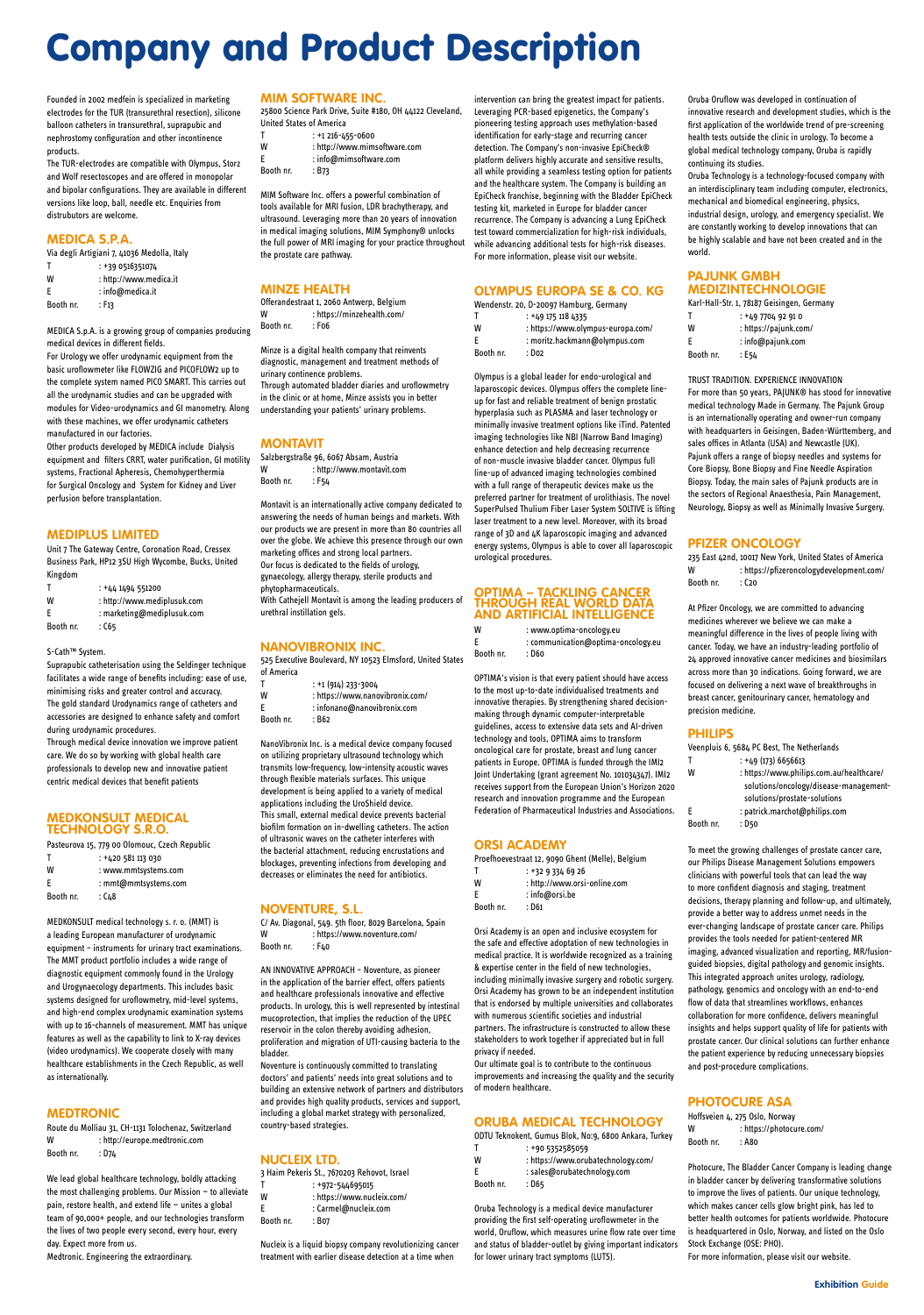Les Cauquillous, 81500 Lavaur, France W : https://www.pierre-fabre.com/en Booth nr. : B30

#### **PIERRE FABRE**

Pierre Fabre is the 2nd largest dermo-cosmetics laboratory in the world, the 2nd largest private French pharmaceutical group and the market leader in France for products sold over the counter in pharmacies. Its portfolio includes several medical franchises and international brands.

In 2020, Pierre Fabre generated €2.3 billion in revenues, 65% of which came from international sales.

Manufacturing over 95% of its products in France, the Group employs some 10,000 people worldwide. Its products are distributed in 116 countries. Pierre Fabre is 86%-owned by the Pierre Fabre Foundation, a government-recognised public-interest foundation, and secondarily by its own employees through an international employee stock ownership plan. The company's corporate social and environmental responsibility approach has been assessed at the "Excellence" level by Ecocert Environnement in accordance with the ISO 26000 sustainable development standard.

- T : +90 216 591 04 91
- W : http://www.plasti-med.com E : info@plasti-med.com
- Booth nr. : C52

#### **PIONEER – EUROPEAN NETWORK OF EXCELLENCE FOR BIG DATA IN PROSTATE CANCER**

| W         | : www.prostate-pioneer.eu |
|-----------|---------------------------|
| F         | : pioneer.info@uroweb.org |
| Booth nr. | : D60                     |

- T : +1 650 232 7200
- W : www.procept-biorobotics.com E : marketing@procept-biorobotics.com

Booth nr. : C12

PIONEER is part of the Innovative Medicine Initiative's (IMI's) "Big Data for Better Outcomes" umbrella programme. PIONEER aims to transform the field of prostate cancer care with particular focus on improving prostate-cancer related outcomes, health system efficiency and the quality of health and social care across Europe. PIONEER is funded through the IMI2 Joint Undertaking (grant agreement No. 777492). IMI2 receives support from the European Union's Horizon 2020 research and innovation programme and the European Federation of Pharmaceutical Industries and Associations.

#### **PLASTI-MED PLASTIK MEDIKAL URUNLER**

Deri Osb Mahallesi Yan Sanayi Cad, no:13, 34956 Tuzla, Istanbul, Turkey

An der Alten Spinnerei 5, 83059 Kolbermoor, Germany W : https://www.promedon-upf.com Booth nr. : G63

Plasti-Med is one of the leader manufacturer company of Turkey, located in Istanbul since 1995, it produces disposable medical products in Urology, Anasthesiology, Gynecology, Drainage, Respiratory and General Use fields. It's currently exporting more than 85 countries around the world with CE, ISO 13485 and ISO 9001 certificates and registered to FDA.

#### **PROCEPT BIOROBOTICS**

 $T$  :  $+46$  (0)  $46$  12 09 08 W : https://www.prostalund.se/ E : info@prostalund.com

Booth nr. : B65

900 Island Drive, Suite 210, CA 94065 Redwood City, United States of America

PROCEPT BioRobotics is a surgical robotics company focused on advancing patient care by developing transformative solutions in urology. PROCEPT BioRobotics manufactures and sells the AquaBeam®Robotic System, an advanced, image-guided, surgical robotic system for use in minimally-invasive urologic surgery with an initial focus on treating benign prostatic hyperplasia, or BPH. Aquablation therapy delivers effective, safe and durable outcomes that are independent of prostate size and shape or surgeon experience.

- T : +41 44 733 40 90 W : http://www.proteomedix.com
- E : contact@proteomedix.com
- Booth nr. : E68

#### **PROFOUND MEDICAL GMBH**

Kehrwieder 9, 20457 Hamburg, Germany

|           | $: +49647.476.1350$            |
|-----------|--------------------------------|
| W         | : https://profoundmedical.com/ |
| F         | : info@profoundmedical.com     |
| Booth nr. | : B78                          |

Profound Medical develops customizable, incision-free therapies which combine real-time Magnetic Resonance ("MR") imaging, thermal ultrasound and closed-loop temperature feedback control for the radiation-free ablation of diseased tissue.

Profound is commercializing TULSA-PRO®, a technology that combines real-time MRI, robotically-driven

transurethral ultrasound and closed-loop temperature feedback control. TULSA-PRO® is designed to provide customizable and predictable radiation-free ablation of a surgeon-defined prostate volume while actively protecting the urethra and rectum to help preserve the patient's natural functional abilities.

> Westblaak 106, 3012 KM Rotterdam, The Netherlands W : https://www.quantib.com/ Booth nr. : C60

Profound is also commercializing Sonalleve®, an innovative therapeutic platform that is CE marked for the treatment of uterine fibroids and palliative pain treatment of bone metastases.

#### **PROMEDON GMBH**

W : http://www.quibim.com Booth nr. : E50

Promedon is an international, leading company in research, development, manufacturing and distribution of medical technology. Through innovations in the fields of urology and urogynecology we are contributing medical progress. In this fields we offer solutions for the treatment of Incontinence in Women and Men, Pelvic Floor Disorders (PFD) and Vesicoureteral Reflux (VUR). Promedon has branch offices in 5 countries and has based its EMEA office in Kolbermoor, Germany.

> Via Matteo Civitali, 1, 20148 Milan, Italy W : http://www.recordati.com Booth nr. : D30

### **PROSTALUND AB**

Scheelevägen 19, 223 63 LUND, Sweden

ProstaLund is a Swedish medtech company. A leader in the development of innovative products and treatments in urology.

ProstaLund has patented CoreTherm®, an individualized heat treatment for benign prostate enlargement.

#### **PROSTATYPE GENOMICS AB**

- Industrivägen 19, 17148 Solna, Sweden
- $T$  :  $+46(0)8-208700$
- W : http://www.prostatype.se
- E : info@prostatypegenomics.com Booth nr. : E68

- T : +49 7043350
- W : http://www.richard-wolf.com
- E : info@richard-wolf.com

Prostatype Genomics AB manufactures, markets and sells the prognostic gene test Prostatype®. By giving a comprehensive assessment of the aggressiveness of the prostate cancer, Prostatype helps clinicians and patients to make correct treatment decisions. Over and under treatment of prostate cancer can be minimized, the quality of life for the patient improved and money can be saved for the healthcare sector.

#### **PROTEOMEDIX**

Wagistrasse 23, 8952 Schlieren, Switzerland

Proteomedix is a healthcare company whose mission is to transform prostate cancer diagnosis. The company has identified novel biomarker signatures with utility in prostate cancer diagnosis, prognosis and therapy

management. The lead product Proclarix® is CE-IVD marked and is an innovative decision support tool to improve the diagnostic management of men with suspicion of prostate cancer. Proclarix® is a risk score combining in-vitro assays for the quantitative detection of biomarkers in blood serum with a proprietary algorithm to assess a patient's risk of having clinically significant prostate cancer. Proclarix® was evaluated in multiple clinical studies where it proved to accurately identify clinically significant prostate cancer (Gleason Score≥7).

#### **QUANTA SYSTEM SPA**

via Acquedotto 109, 21017 Samarate (VA), Italy

W : http://www.quantasystem.com

E : quanta@quantasystem.com

Booth nr. : D44

Quanta System was born in 1985 as a spin-off of CISE, one of the biggest research centers in laser and optics in the world.

Quanta is ranked among the leading manufacturers of high-quality lasers for use in surgery. We provide individual solutions in open, laparoscopic and endoscopic applications in the fields of Laparoscopy, Digestive Endoscopy, Pulmonary and Thoracic Surgery, Bronchoscopy, ENT/ORL, Cancer Vaporization and

Resection, Neurosurgery, PLDD and Spine Surgery, Dentistry, Gynaecology, Andrology, Proctology and Procto-Rectology, Urology, Endovenous Laser Treatments and Open Surgery. We are also experts in veterinary solutions. Our therapy in human medicine is minimally-invasive with low complication rates and reduced post-operative impairment of patients. We respect the cosmetic factor throughout these procedures, which plays an important psychological and social role for the patient.

#### **QUANTIB BV**

Quantib, market leader in artificial intelligence tools prostate MRI reporting, strives for faster and more accurate diagnoses, supporting adequate and timely patient care. Using advanced machine learning techniques, Quantib's products can detect changes in tissue sooner than would be possible with the naked eye. Quantib has multiple products FDA cleared and CE marked. Stop by for a demo of Quantib Prostate, a program for a exhaustive and user-friendly prostate MRI reporting and experience the benefits of including AI into your urology workflow

#### **QUIBIM S.L**

Avenida Aragón 30, 13th floor, Office I - J, 46021 Valencia, Spain

Quibim, a global leader in medical imaging analysis, follows an AI-first approach to help detect pathologies across every body part and imaging modality, using quantitative imaging biomarkers. Quibim products are used worldwide by a huge diversity of research and care teams. Partners use Quibim Precision®, a whole-body imaging ecosystem, for a wide range of applications from detecting a disease to tracking the efficacy of novel treatments. Quibim's AI solution for prostate MRI analysis, QP-Prostate, generates objective, meaningful insights from traditional prostate MRI exams for improved patient diagnosis and monitoring. Our suite offers objective analytical tools from visualization to quantification, compiling the information in a structured PI-RADS 2.1 compliant report. QP-Prostate enables you to standardize radiology reports throughout your organization for more efficient clinical interpretation and planning.

#### **RECORDATI S.P.A.**

Recordati, established in 1926, is an international pharmaceutical Group, listed on the Italian Stock Exchange, with consolidated revenues of € 1,580.2 million sales in 2021 and 4,142 employees. Headquartered in Milan, Italy, Recordati has operations in the main European Countries, in Russia, in other Central and Eastern EU countries, in Turkey, in North Africa and in the USA. Recordati is highly committed in the Urological area. Silodosin (UROREC, SILODYX, SILOSIN), the alpha-blocker with the highest uroselectivity to date for the treatment of BPH symptoms,

ELIGARD, leuprorelin acetate, is indicated for the treatment of hormone dependent advanced prostate cancer and for the treatment of high-risk localized and locally advanced hormone dependent prostate cancer in combination with radiotherapy, now is marketed by Recordati and its Partners in 30 Countries.

#### **RICHARD WOLF GMBH**

Pforzheimer Str. 32, 75438 Knittlingen, Germany

Booth nr. : F02

Richard Wolf, as one of the leading companies in the field of endoscopy, makes a significant contribution to further medical progress through its high level of innovation and close cooperation with leading experts in urology. Under the slogan "Re-thinking Ureteroscopy - the best of both worlds" Richard Wolf is going to present a completely new developed disposable sensor ureterorenoscope "RIWO D-URS". An instrument that prioritizes ease of use and opens up totally new possibilities for designing your procedure!

#### **RIGICON**

2805 Veterans Memorial Hwy STE5 Ronkonkoma, NY 11779, USA

| т         | : +1 888 202 9790        |
|-----------|--------------------------|
| W         | : www.rigicon.com        |
| E         | : operations@rigicon.com |
| Booth nr. | : C17                    |

Rigicon is exclusively focused on designing, manufacturing, and marketing innovative pelvic urology solutions that increase patient satisfaction. Our vision is to be the trusted scientific partner in changing the practice of pelvic urology. Our mission is to offer a unique and comprehensive portfolio of products and services and deliver high-quality, innovative pelvic urology solutions accessible to all customers.

#### **ROCAMED**

|           | 9, Avenue Albert 2, Le Copori, 98000 Monaco, Monaco |
|-----------|-----------------------------------------------------|
|           | $: +37797984232$                                    |
| W         | : http://www.rocamed.com                            |
| F         | $:$ info@rocamed.com                                |
| Booth nr. | : ር30                                               |

ROCAMED is a medical device company focused on human health, providing innovative solutions mainly in stone management. ROCAMED develops innovative and high-quality medical solutions to improve health and well-being of patients worldwide. Our priorities: Patient, Premium Quality of products, Innovation, Education and Trusted partners.

Being part of the PROMEPLA group (since 1969), several decades of existence and experience in medical devices. More than 300 employees and 3 manufacturing sites meet the strictest requirements and the latest European and International standards. The willingness of a group and the strength of our team serving healthcare professionals: ROCAMED Urology Solutions.

Our Mission: Innovation, create, develop, manufacture and distribute, premium quality urology products, sterile and disposable, for professionals of Urology Dept to facilitate access to health at the greatest number of patients.

#### **RZ-MEDIZINTECHNIK GMBH**

Unter Hasslen 20, 78532 Tuttlingen, Germany W : http://www.rz-medizintechnik.com Booth nr. : B60

RZ Medizintechnik GmbH – Progress in Surgery. The family owned company was founded in 1994 by Rainer Zubrod in the world center of medical technology in Tuttlingen and is still managed by the Zubrod family. Our commitment is to provide medical devices in the highest quality from Tuttlingen and to give the surgeons for minimal invasive and open surgery the products they need. RZ is a respected and competent partner in the healthcare industry with a qualified team for all processes from the development to manufacturing, QM/RA and worldwide distribution.

Please learn more about us on our Social Media Channels and our Website!

#### **SAMANTREE MEDICAL SA**

| Avenue de Provence 12, 1007 Lausanne, Switzerland |                          |  |
|---------------------------------------------------|--------------------------|--|
| Т                                                 | : +41 216250940          |  |
| W                                                 | : https://samantree.com/ |  |
| F                                                 | : info@samantree.com     |  |
| Booth nr.                                         | : E76                    |  |

SamanTree Medical has developed a breakthrough medical imaging modality that enables new medical procedures with the will to improve cancer treatment. The Histolog® Scanner is a CE mark product since 2016 for high resolution imaging of the surface of fresh tissue. It is based on a novel ultra-fast confocal microscopy technology invented in EPFL in 2010. This innovation finds its application along the patient journey, from biopsy taking to surgical diagnostics.

#### **SCIVITA MEDICAL TECHNOLOGY CO., LTD.**

No.8, Zhong Tian Xiang, Suzhou Industrial Park, 215000 Suzhou, China

|           | $: +86 - 512 - 81877788$        |
|-----------|---------------------------------|
| W         | : http://www.scivitamedical.com |
| -F        | : liaoshan@scivitamedical.com   |
| Booth nr. | : C64                           |

Scivita Medical is a China-based medical device company with a global vision, focusing on the research, development and commercialization of medical endoscopes and relevant innovative products. We have built a comprehensive portfolio of products in Urology including Single-use uretero-renoscope, Single-use Cystoscope.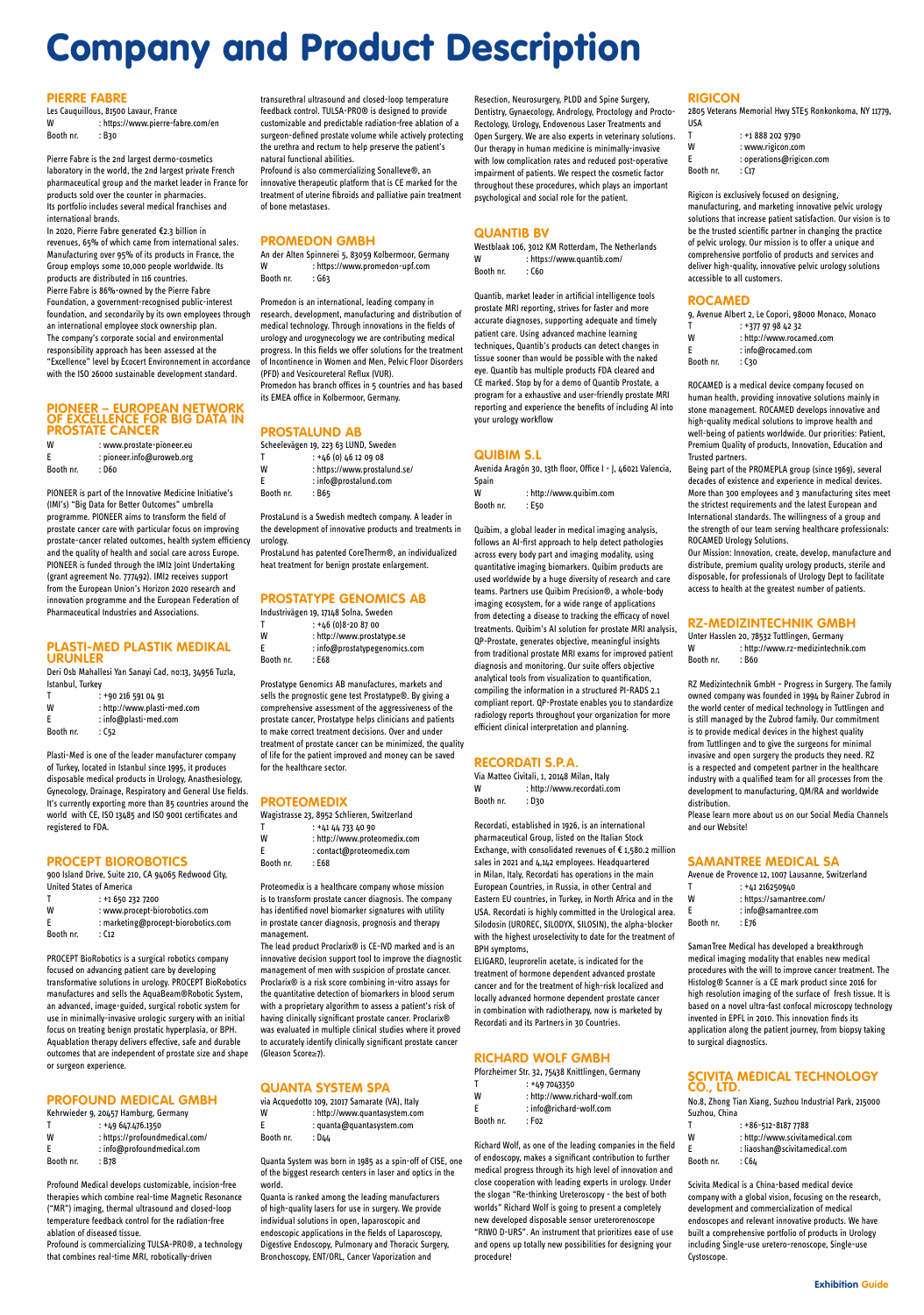Leveraging our proprietary technologies and know-how accumulated through our extensive experience in the medical endoscope industry, we have developed a suite of endoscope products and product candidates with worldleading technical features.

#### **SEPLOU, INC.**

Booth nr. : G39

203 Chandler Walk, GA 30052 Loganville, United States of America W : http://www.seplou.com/

SEPLOU is an innovator in urological surgical medical technology. Our goal is to provide innovative products designed to simplify and optimize surgical procedures and patient outcomes. Our innovation is supported by a core group of experienced business leaders, medical professionals and physicians with decades of experience. SEPLOU supports the work of medical professionals by providing innovative minimally invasive therapeutic and diagnostic products that optimize the quality of patient care around the globe. SEPLOU is an ISO 13485 certified company and strictly abides by ISO standard and international good manufacturing practice to produce outstanding products. All products are CE certified.

W : http://www.seegenmed.com Booth nr. : C62

#### **SERRES OY**

| Keskustie 23, 61850 Kauhajoki, Finland |                         |  |
|----------------------------------------|-------------------------|--|
| т                                      | : +358 20 746 4400      |  |
| W                                      | : http://www.serres.com |  |
| F                                      | : serres@serres.com     |  |
| Booth nr.                              | : G53                   |  |

W : http://www.hugemed.net/ Booth nr. : A20

Serres is the progressive leader in smart fluid management solutions around suction. Through our solutions, we help healthcare professionals to succeed in their daily work. Supporting over 60,000 operations a day, Serres suction systems help healthcare professionals around the world to focus where it matters. We recently launched Saga, a smart solution for surgical fluid waste management. Designed to manage large quantities of fluid more conveniently, efficiently and safely, Saga provides immediate relief for OR professionals and healthcare facilities. With headquarters in Finland, we serve our customers in 50+ countries with our global distributor network.

#### **SHANGHAI SEEGEN PHOTOELECTRIC TECHNOLOGY CO., LTD.**

3F Building 6, No.4289 Jindu Rd., Minhang Dist., 201108 Shanghai, China

Shanghai SeeGen Photoelectric Technology Co., Ltd. is engaged in invention and development of disposable slim scopes for human natural cavity detection and surgery procedure. We launched disposable scopes for urology, GI and radiology which achieved very good feedback from clinical trial use with high quality image solution and easy controlling performance. It will be our honor and expectation to have more discussion and cooperation with worldwide partners to establish more market and create more possibility in future.

#### **SHENZHEN HUGEMED TECHNICAL DEVELOPMENT CO., LTD**

416-1,516-1, Building 2, No. 1, Mawu Road, Baoan Community, Yuanshan Street, Longgang District, 518115 Shenzhen, China

- $T$  :  $+44$  (0)155 903224
- W : www.prosony.com
- E : medical@sony.com Booth nr. : F08

Shenzhen HugeMed founded in 2014, is a manufacturer of medical equipment. HugeMed has a highly efficient team with more than 20 years' experience in medical equipment research and development. HugeMed provides solutions in the field of Endoscopes for urology, anesthesia, emergency and respiratory care.

#### **SOCIETA' ITALIANA DI UROLOGIA**

- $: +41$  (0)71 677 45 45
- W : http://www.storzmedical.com
- E : info@storzmedical.com

Via Giovanni Amendola 46, 185 Rome, Italy

| : +39 0686202637    |
|---------------------|
| : http://www.siu.it |
| $:$ info@siu.it     |
| : F76               |
|                     |

The Italian Society of Urology, founded in 1908, is the most important Urologist Society in Italy. It has more than 2500 members and is therefore involved in several scientific research projects, educational courses, clinical studies and awareness campaigns.

Amsterdamseweg 147A, 1182GT Amstelveen, The Netherlands W : http://www.synergo-medical.com/

#### **SOCIÉTÉ INTERNATIONAL D'UROLOGIE**

SIU Central Office 1155 University Str., Suite 1155, H3B 3A7 Montreal, QC, Canada

- T : +1 514 875-5665
- W : https://www.siu-urology.org/ E : communications@siu-urology.org Booth nr. : D73
	-

The UroLift System is a proven, minimally invasive technology for treating lower urinary tract symptoms due to benign prostatic hyperplasia (BPH). The UroLift permanent implants, delivered during a minimally invasive transurethral outpatient procedure, relieve prostate obstruction and open the urethra directly without cutting, heating, or removing prostate tissue. Clinical data from a pivotal 206-patient randomized controlled study showed that patients with enlarged prostate receiving UroLift implants reported rapid and durable symptomatic and urinary flow rate improvement without compromising sexual function \*1.2

The Société Internationale d'Urologie is an inclusive society, serving >10,000 members from over 130 countries. Through partnerships with > 55 national urological societies around the globe, SIU addresses the diverse needs of its members and offers relevant and innovative educational, networking & research opportunities. Trainees receive free membership.

Members benefit from

- Full access to the SIU Academy e-learning platform • Significant discounts on SIU Congress registration
- An extensive network of global contacts in the urological

community • Involvement in important philanthropic initiatives SIU publishes its open-access journal, SIUJ, bi-monthly, free from submission & access fees. Join us for our annual congress November 9-13, 2022 in Montreal featuring the 2022 B2B GU Cancers Triad Meeting, and participate in one of SIU's many in-person or online educational events including eGrand Rounds, and in 2022, the first-ever SIU Regional Meeting in Istanbul, Turkey.

#### **SONABLATE CORP.**

10130 Perimeter Parkway Suite 410, 28216 Charlotte, United States of America

- $T$  :  $+1$  (888) 874-4384
- W : http://www.sonablate.com
- E : info@Sonablate.com
- Booth nr. : C70

- $: +436601151049$
- W : https://www.med-fibers.com/
- E : office@tlasersol.com
- Booth nr. : E52

Sonablate Corp. is a world leader in minimally invasive, high intensity focused ultrasound technologies. Sonablate Corp. is committed to developing high intensity focused ultrasound related technologies that support precise and innovative procedures for the treatment of a range of medical conditions. Sonablate Corp., with its subsidiaries Focus Surgery, Inc. and UKHIFU, Ltd., designs, manufactures, and services the medical device Sonablate®, which has a 510(K) clearance, CE Marking and regulatory authorizations in more than 49 countries outside the U.S.

#### **SONY EUROPE B.V.**

Jays Close, RG22 4SB Basingstoke, UK

Sony is a leading supplier of medical imaging products in the OR. Our imaging devices include camera technology, surgical monitors, recorders and printers and are found in most hospitals across Europe. Our smart IP based Imaging Platform NUCLeUS offers hospitals a complete digital Integrated Operating Room system. NUCLeUS can transform a hospital's imaging workflow supporting clinical teams at all stages of planning, performing, recording, editing, and distributing video of surgical procedures.

#### **STORZ MEDICAL AG**

Lohstampfestrasse 8, 8274 Tägerwilen, Switzerland

Booth nr. : D20

Established in 1987, STORZ MEDICAL AG is an independent partner company of the KARL STORZ Group. STORZ MEDICAL offers a wide range of extracorporeal lithotripters for any clinical demand, from a compact modular system up to a high end integrated system, which

can serve as urological workstation.

W : http://verathon.com/ Booth nr. : G51

Today, the focus is on personalized stone management, making it possible to tailor each patient's treatment to their own particular situation.

Shock wave therapy also opens up a new area of application, namely vascular erectile dysfunction, and can also be effectively used in urological pain therapy, such as CPPS and Peyronie's disease.

#### **SYNERGO MEDICAL ENTERPRISES EUROPE**

Booth nr. : B20 & E48

Synergo® is the effective, safe and simple combination of non-ionising RF radiation, cooled chemotherapy and tissue thermotherapy, to treat intermediate and high risk NMIBC patients, who in many cases failed previous treatments or have no alternatives. Synergo® is the proven technology for NMIBC according to EAU guidelines and NICE guidance. Being the only treatment in over 40 years superior to BCG in first line, Synergo® is an attractive option in times of BCG shortage, or for BCG-intolerant and contraindicated patients.

#### **TELEFLEX**

IDA Business + Technology Park, Dublin Rd, Co Westmeath Athlone, Ireland

- T : +353 (0) 9 06 46 08 00 W : http://www.urolift.co.uk
- E : orders.uk@teleflex.com

Booth nr. : B44

- \* no instances of new, sustained erectile or ejaculatory dysfunction
- 1. McVary, J Sex Med 2014
- 2. Roehrborn, J Urology 2013 LIFT Study

#### **TELIX PHARMACEUTICALS**

Rue de Hermée 255, 4040 Herstal, Belgium

|           | : +32 473383890               |
|-----------|-------------------------------|
| W         | : https://telixpharma.com/    |
| F         | : koen.menten@telixpharma.com |
| Booth nr. | : C44                         |

Telix is a late-stage radiopharmaceutical company developing a broad portfolio of diagnostic and therapeutic ('theranostic') assets using Molecularly Targeted Radiation (MTR).

Nuclear medicine is finally coming of age, with commercial critical mass building and commitment to late-stage product development. Our goal is to harness this momentum for the benefit of

patients, with MTR potentially offering better-informed treatment decisions and truly personalised therapy.

#### **THE PROMETHEUS GROUP**

1 Washington St, Ste 3171, NH 03820 Dover, United States of America

| T         | $: +1800 - 442 - 2325$     |
|-----------|----------------------------|
| W         | : http://www.theprogrp.com |
| E         | $:$ info@theprogrp.com     |
| Booth nr. | : F52                      |

The Prometheus Group, specializes in the manufacture and sales of diagnostic and rehabilitative medical devices. Urology Leader in Urodynamics, Uroflow, Uroflow/EMG,

Adult & Pediatric Pelvic Floor Rehabilitation, Bladder and Transperineal Ultrasound. Connect with us – The Prometheus Group/LATAM Booth #F52 - Visit theprogrp. com for more information. We look forward to meeting you!

#### **TOTAL-LASER SOLUTION GMBH**

Wienerbergstrasse 11/12A, 1100 Vienna, Austria

Your one stop shop for surgical fibers and accessories, located in the Heart of Europe!

Our company is the European Representative of MED-Fibers Inc. - one of the most innovative laser fiber manufacturers on the market.

We offer state of the art laser fibers for a wide variety of fields and procedures, including urology, vascular and general surgery. All of the products are manufactured in

the USA and are laser tested for internal validation of the assembly performance.

This allows us to provide you with the highest standard of surgical laser fibers at affordable, competitive prices and the shortest delivery times on the market.

#### **UROMED KURT DREWS KG**

|           | Meessen 7/11, 22113 Oststeinbek, Germany |
|-----------|------------------------------------------|
| W         | : https://www.uromed.eu/                 |
| F         | : service@uromed.de                      |
| Booth nr. | : E53                                    |

The UROMED product range is very diversified to serve the various demands within urological treatment options to the largest possible extent. There is one thing that all our urological medical devices have in common: they are all recognized as top quality products and meet the medical and scientific requests in modern urology. The UROMED range is constantly being expanded and adapted to the changing requirements of our users and patients.

#### **UROMEDICA INC.**

1840 Berkshire Lane North, 55441 Plymouth, United States of America

W : https://www.uromedica-inc.com/ Booth nr. : B66

Uromedica Inc. is a Minnesota based medical device company that has developed a long-term implantable balloon therapy for male and female stress urinary incontinence. ProACT for males and ACT for females are safe and effective devices and have been implanted in over 16,000 patients worldwide with excellent results. The balloons are implanted on either side of the bladder neck and do not require any patient manipulation. The implantation procedure takes 20-30 minutes and the balloons are post-operatively adjustable through a subcutaneous port. The balloons may be easily removed during a safe and short office visit, if ever required, making this device truly minimally invasive. ProACT has received FDA PMA approval in 2015 and an IDE study for ACT is currently being initiated.

#### **UROSCIENCES B.V.**

|           | Steenoven 4B, 3911 TR Rhenen, The Netherlands |
|-----------|-----------------------------------------------|
| т         | $: +31317613842$                              |
| W         | : http://www.urosciences.nl; www.urotex.nl    |
| F         | $:$ info@urotex.nl                            |
| Booth nr. | : E14                                         |

Urosciences is engaged in new developments and research in both the field of urology and urodynamics. An example is the Flow-Clean, an innovative flushable ceramic Uroflow System. It offers a natural solution for hygienic and time-saving uroflow measurements. The Flow-Clean has been developed in cooperation with the leading University of Wageningen and is produced in the Netherlands. The Flow-Clean meets a large need in urology departments within hospitals. It is now sold to hospitals via distributors in various European countries. Urotex Medical has been specialized in the marketing and sales of innovative products for urology and gynaecology for over 30 years in the Benelux . Urotex Medical distributes amongst others the Flow-Clean uroflowtoilet, Mcube bladderscanners and urodynamic systems. In addition to supplying medical equipment and disposables through exclusive distributorships, Urotex Medical provides training for users and maintenance of

equipment.

#### **VERATHON**

20001 North Creek Parkway, 98011 Bothell, United States of America

Verathon® pioneered the field of ultrasound bladder volume measurement in 1984, and over the years we have offered solutions that minimize hospital acquired infections and optimize efficiency for users everywhere. BladderScan® i10 is the latest innovation from Verathon, powered by ImageSense®, a groundbreaking artificial intelligence technology harnessing real-world clinical data which consistently detects and defines bladder location, size and shape across all adult and paediatric patient types and anatomies. BladderScan i10 delivers industry leading accuracy coupled with a streamlined automated workflow and durable industrial design, all at the click of a button.